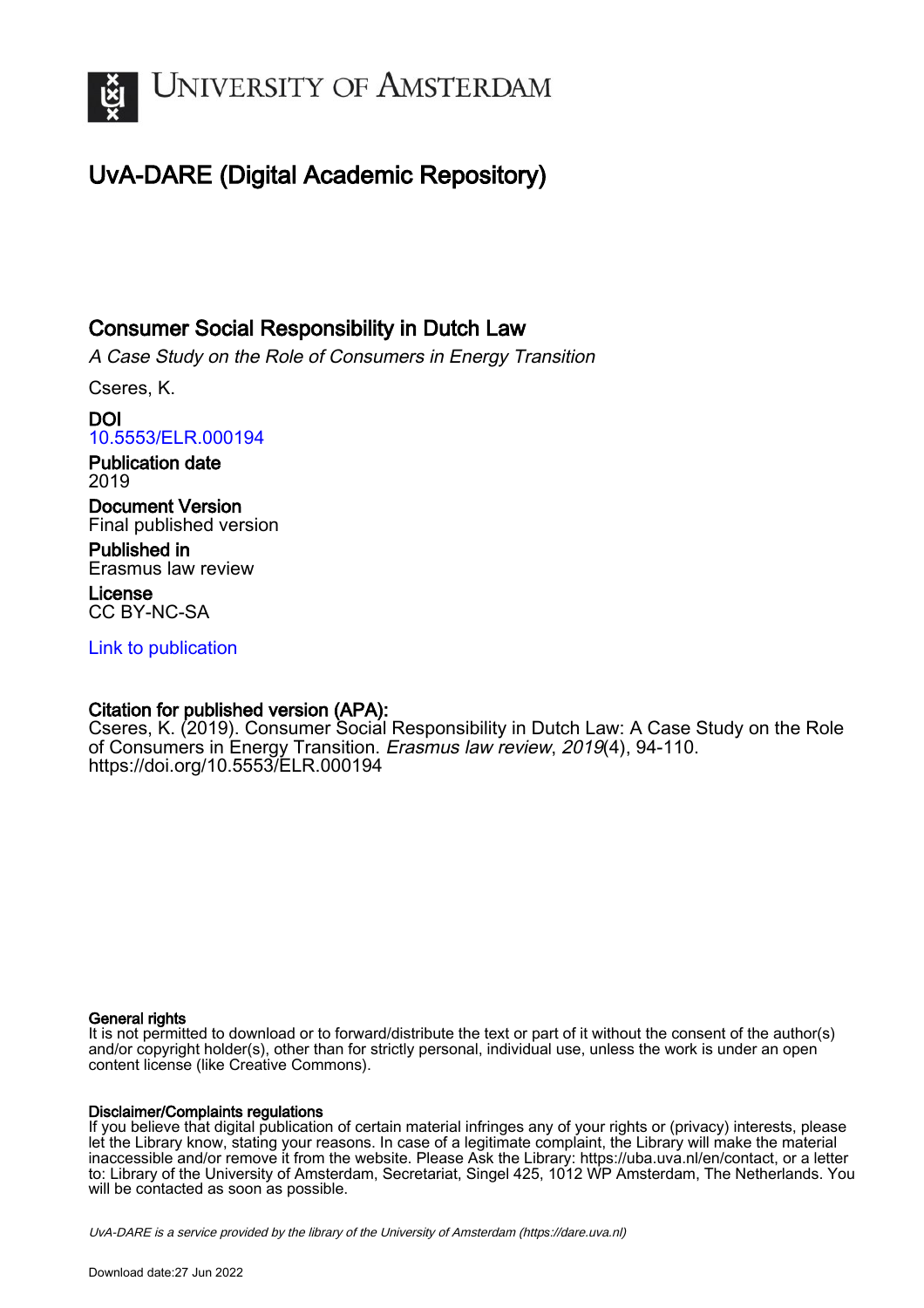# Consumer Social Responsibility in Dutch Law

A Case Study on the Role of Consumers in Energy Transition

**Katalin Cseres\***

#### **Abstract**

As our economies continue to focus on growth, competition and maximisation of consumer choice, the global increase in consumption takes vast environmental and social costs and cause irreversible harm to our climate and environment. The urgency of reducing human footprint and to diminish one of the root causes of a declining climate and environment is irrefutable. In the shift that globally has to take place, a decentralised energy system relying on more distributed generation, energy storage and a more active involvement of consumers form a crucial component of renewable energy solutions. The move from a highly centralised to a more decentralised power system involves an increasing amount of small-scale (intermittent) generation from renewable energy which is located closer to the point of final consumption. In order to steer consumption towards sustainability national governments and supranational organisations have adopted policies and corresponding legislation that address individual consumers as rational and active choice-makers who make socially responsible choices when they receive the 'right' amount of information. By relying on insights from modern consumption theories with contributions from sociology, this article questions the effectiveness and legitimacy of these 'consumer-centred' policies and laws. First, the article argues that the single focus on individual consumer behaviour as a rational and utility maximising market actor fails to take into account the complexity of consumption, which is fundamentally influenced by social norms and its broader institutional setting. Although consumers are willing to consume more sustainably, they are often 'locked in by circumstances' and unable to engage in more sustainable consumption practices even if they want to. Second, by relying on evidence from sociological studies the article argues that individual consumers are not the most salient actors in support of sustainable consumption. Even though the urgency of the energy transition and the critical role consumers play in (un)sustainable energy consumption is acknowledged in both the EU and its Member States, their laws and policies remain grounded on goals of economic growth with competitive economies, the sovereignty of consumer choice and wealth maximisation, instead of aiming at slower economic growth or even degrowth, reducing overall resource use and consumption levels and introducing radically different ways of consumption.

Third, the role of law is underlined as a social institution both as a constraint on the autonomous acts of consumption, dictating the normative frameworks within which the role of consumer is defined, and as a facilitator which consumers might also employ, in order to determine for themselves particular normative parameters within which consumption can occur.

The Netherlands, which serves as a case study in this article, has reached important milestones in its energy transition policy since 2013. Still, it remains strongly focused on economic rationality and market competitiveness. Even though various models of consumer participation exist and local consumer energy initiatives are flourishing and are recognised as key actors in the energy transition, they remain embedded in institutional, structural and behavioural settings where consumers still face challenging sociocultural barriers to sustainable practices.

In light of these legal, political and social complexity of energy transition, the article offers a critical analysis of the current Dutch law in its broader legal context of EU law in order to answer the question what the role of (energy) law is in steering consumers towards sustainable energy consumption.

**Keywords:** consumer, energy transition, social responsibility, Dutch law, EU law

### 1 Introduction

As our economies continue to focus on growth, competition and maximisation of consumer choice, the global increase in consumption takes vast environmental and social costs and cause irreversible harm to our climate and environment.<sup>1</sup> Especially Europe's consumption contributes more to environmental degradation than other regions across the globe. In 2018, European households were responsible for 26% of direct energy consumption in Europe by using electricity and gas for, among others, space heating, water heating and the use of appliances.<sup>2</sup> At the same time, Europe's prospects of reaching its environmental policy objectives for 2030

 $94$ 

<sup>1.</sup> European Environment Agency, Growth without economic growth, report, 2020. [https://www.eea.europa.eu/publications/growth](https://www.eea.europa.eu/publications/growth-without-economic-growth)[without-economic-growth](https://www.eea.europa.eu/publications/growth-without-economic-growth)

Katalin Cseres is Associate Professor of Law, Amsterdam Centre for European Law & Governance (ACELG), University of Amsterdam.

<sup>2.</sup> Energy consumption and use by households, [https://ec.europa.eu/](https://ec.europa.eu/eurostat/web/products-eurostat-news/-/DDN-20200626-1) [eurostat/web/products-eurostat-news/-/DDN-20200626-1.](https://ec.europa.eu/eurostat/web/products-eurostat-news/-/DDN-20200626-1)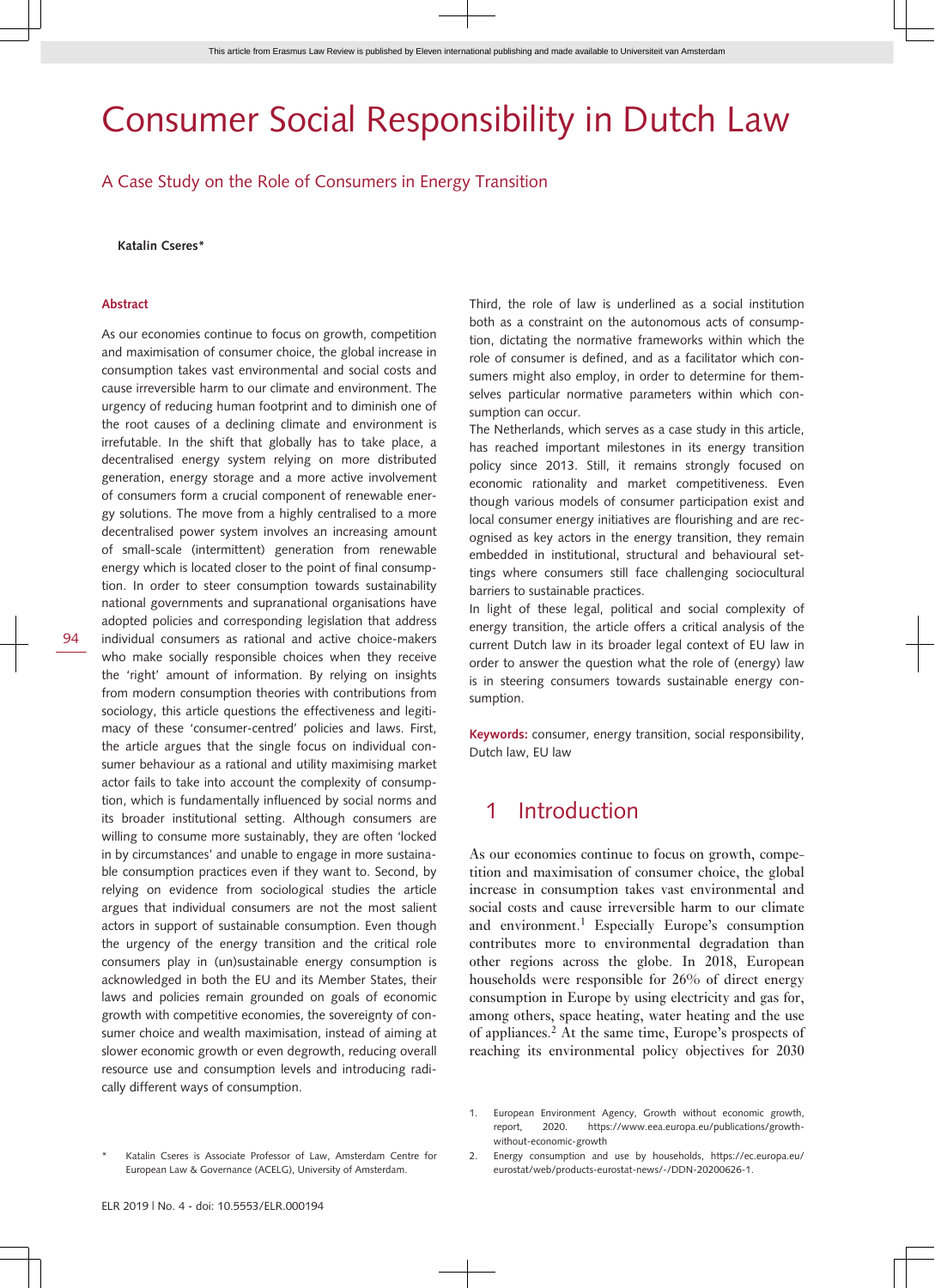and 2050 remain poor.<sup>3</sup> The urgency of reducing human footprint and thus to diminish one of the root causes of a declining climate and environment is irrefutable.<sup>4</sup> The immediate transformation of the global energy system with vast commitment to renewable energy and increasing energy efficiency is, therefore, of vital relevance for modern societies that are highly dependent on electricity supply.<sup>5</sup> Acknowledging that unsustainable energy consumption is one of the main contributing factors to current sustainability crisis,<sup>6</sup> socially responsible consumer behaviour is seen as key to address the ecological and social problems caused by the negative impact of dominating consumption patterns in affluent societies.<sup>7</sup> In the shift that globally has to take place, a decentralised energy system relying on more distributed generation, energy storage and a more active involvement of consumers form a crucial component of renewable energy solutions. The move from a highly centralised to a more decentralised power system involves an increasing amount of small-scale (intermittent) generation from renewable energy which is located closer to the point of final consumption.<sup>8</sup> Consequently, consumers<sup>9</sup> have an essential role to play in achieving the flexibility necessary to adapt the electricity system to variable and distributed sustainable electricity generation and, hence, mitigate climate change.

In an attempt to steer consumption towards sustainability national governments and supranational organisations have adopted policies and corresponding legislation that address individual consumers as rational and active choice-makers who make socially responsible choices when they receive the 'right' amount of information.<sup>10</sup> Accordingly, legislators and policymakers have placed the responsibility for the energy transition on consumers.11 For example, the European Commission's Clean

- 3. Several of Europe's environmental footprints exceed the planetary boundaries, EEA/FOEN Joint Report, 2020.
- 4. IPCC special report on the impacts of global warming of 1.5°C. [www.ipcc.ch/site/assets/uploads/sites/2/2019/06/](http://www.ipcc.ch/site/assets/uploads/sites/2/2019/06/SR15_Chapter3_Low_Res.pdf) [SR15\\_Chapter3\\_Low\\_Res.pdf;](http://www.ipcc.ch/site/assets/uploads/sites/2/2019/06/SR15_Chapter3_Low_Res.pdf) U. Schrader and J. Thøgersen, 'Putting Sustainable Consumption into Practice', 34 *Journal of Consumer Policy* 3-8 (2011), [https://doi.org/10.1007/s10603-011-9154-9.](https://doi.org/10.1007/s10603-011-9154-9)
- 5. [www.irena.org/-/media/Files/IRENA/Agency/Publication/2019/Jun/](http://www.irena.org/-/media/Files/IRENA/Agency/Publication/2019/Jun/IRENA_G20_climate_sustainability_2019.pdf) [IRENA\\_G20\\_climate\\_sustainability\\_2019.pdf](http://www.irena.org/-/media/Files/IRENA/Agency/Publication/2019/Jun/IRENA_G20_climate_sustainability_2019.pdf).
- 6. Two-thirds of greenhouse gas emissions originate from the energy sector. Globally, the use of energy represents by far the largest source of greenhouse gas emissions from human activities. In Europe the energy processes are the largest emitter of greenhouse gases, being responsible for 78% of total EU emissions in 2015. [www.eea.europa.eu/signals/](http://www.eea.europa.eu/signals/signals-2017/articles/energy-and-climate-change) [signals-2017/articles/energy-and-climate-change.](http://www.eea.europa.eu/signals/signals-2017/articles/energy-and-climate-change)
- 7. Schrader and Thøgersen, above n. 4.
- 8. Decentralised generation is directly connected to the distribution grid and thereby located closer to the loads that it serves.
- 9. In this article consumer will be used for individual and final consumers acting for purposes outside their trade, profession and business.
- 10. E. Heiskanen and S. Laakso, 'Editing Out Unsustainability from Consumption: From Information Provision to Nudging and Social Practice Theory', in O. Mont (ed.) *A Research Agenda for Sustainable Consumption Governance* (2019).
- 11. O. Mont, 'Introduction to a Research Agenda for Sustainable Consumption Governance', in O. Mont (ed.) *A Research Agenda for Sustainable Consumption Governance* (2019). Heiskanen and Laakso, above n. 10.

Energy Package<sup>12</sup> places consumers at the *centre* of the EU's energy policy and implements a broad range of initiatives to make consumers an active part of the clean energy transition.<sup>13</sup> Similarly, EU member states have also been drafting and implementing ambitious energy transition and climate change laws and policies. The Netherlands, which serves as a case study in this article, has reached important milestones in its energy transition policy since 2013. Its proposal for a new comprehensive Electricity and Gas Act of July 2020<sup>14</sup> is the first legislation with clear aims to stimulate the energy transition through facilitating the active participation of endusers towards more sustainable energy consumption and self-sufficiency.<sup>15</sup> Despite these legal and policy developments and the positive attitude of consumers across Europe to achieve a more sustainable energy system, progress has been slow. In the Netherlands the share of renewable energy is the lowest among the twenty-eight EU countries.<sup>16</sup> As CO2 emissions remain steady<sup>17</sup> and the progress towards renewable energy sources is limited,<sup>18</sup> the Netherlands is furthest away from its renewable energy targets.<sup>19</sup>

By relying on insights from modern consumption theories with contributions from sociology, this article questions the effectiveness and legitimacy of these 'consumer-centred' policies and laws. First, the article argues that the single focus on individual consumer behaviour

- 12. Directive (EU) 2019/944 of the European Parliament and of the Council of 5 June 2019 on common rules for the internal market for electricity and amending Directive 2012/27/EU *(*OJ L 158, 14 June 2019, p. 125).
- 13. Commission Communication of 25 February 2015, 'A Framework Strategy for a Resilient Energy Union with a Forward-Looking Climate Change Policy', Commission Communication of 15 July 2015, 'Delivering a New Deal for Energy Consumers'; New Consumer Agenda – Strengthening consumer resilience for sustainable recovery, COM(2020) 696 final.
- 14. Conceptvoorstel van wet houdende regels over energiemarkten en energiesystemen, Conceptvoorstel Wet (versie internetconsultatie 17 december 2020), Memorie van toelichting wetsvoorstel Energiewet, publieke versie 17 december, both available: [www.internetconsultatie.nl/energiewet.](http://www.internetconsultatie.nl/energiewet)
- 15. Memorie van toelichting wetsvoorstel Energiewet, publieke versie 17 december, pp. 7-8.
- 16. SDGs in the Netherlands, Status Report 2020. CBS. [www.cbs.nl/en-gb/](http://www.cbs.nl/en-gb/publication/2020/27/sdgs-in-the-netherlands-status-report-2020) [publication/2020/27/sdgs-in-the-netherlands-status-report-2020.](http://www.cbs.nl/en-gb/publication/2020/27/sdgs-in-the-netherlands-status-report-2020)
- 17. Greenhouse gas emissions (IPCC) per capita and greenhouse gas intensity of the economy are trending down towards the targets. While the trends are towards the targets of the SDG, the Netherlands does not perform well relative to other countries. Remarkably, in per capita greenhouse gas emissions the Netherlands ranks 24th out of 28. CBS, above n. 16; [www.nrc.nl/nieuws/2020/01/24/nederland-is-in-eu](http://www.nrc.nl/nieuws/2020/01/24/nederland-is-in-eu-minst-duurzaam-a3988037)[minst-duurzaam-a3988037](http://www.nrc.nl/nieuws/2020/01/24/nederland-is-in-eu-minst-duurzaam-a3988037).
- 18. In 2019, renewable energy consumption in the Netherlands grew by 16% relative to the previous year. More than half of this increase was due to increased consumption of biomass, particularly co-firing in power plants and in the form of biodiesel and biogasoline. In addition, solar power consumption rose substantially. This is shown by the latest figures released by Statistics Netherlands (CBS). [www.cbs.nl/en-gb/news/](http://www.cbs.nl/en-gb/news/2020/22/renewable-energy-consumption-up-by-16-percent) [2020/22/renewable-energy-consumption-up-by-16-percent;](http://www.cbs.nl/en-gb/news/2020/22/renewable-energy-consumption-up-by-16-percent) [www.cbs.nl/en-gb/figures/detail/83109ENG](http://www.cbs.nl/en-gb/figures/detail/83109ENG); [www.cbs.nl/en-gb/](http://www.cbs.nl/en-gb/publication/2020/27/sdgs-in-the-netherlands-status-report-2020) [publication/2020/27/sdgs-in-the-netherlands-status-report-2020.](http://www.cbs.nl/en-gb/publication/2020/27/sdgs-in-the-netherlands-status-report-2020)
- 19. Renewable energy in the EU in 2018, Share of renewable energy in the EU up to 18.0%, Twelve Member States have reached a share equal to or above their 2020 target, [https://ec.europa.eu/eurostat/documents/](https://ec.europa.eu/eurostat/documents/2995521/10335438/8-23012020-AP-EN.pdf/292cf2e5-8870-4525-7ad7-188864ba0c29) [2995521/10335438/8-23012020-AP-EN.pdf/](https://ec.europa.eu/eurostat/documents/2995521/10335438/8-23012020-AP-EN.pdf/292cf2e5-8870-4525-7ad7-188864ba0c29) [292cf2e5-8870-4525-7ad7-188864ba0c29](https://ec.europa.eu/eurostat/documents/2995521/10335438/8-23012020-AP-EN.pdf/292cf2e5-8870-4525-7ad7-188864ba0c29).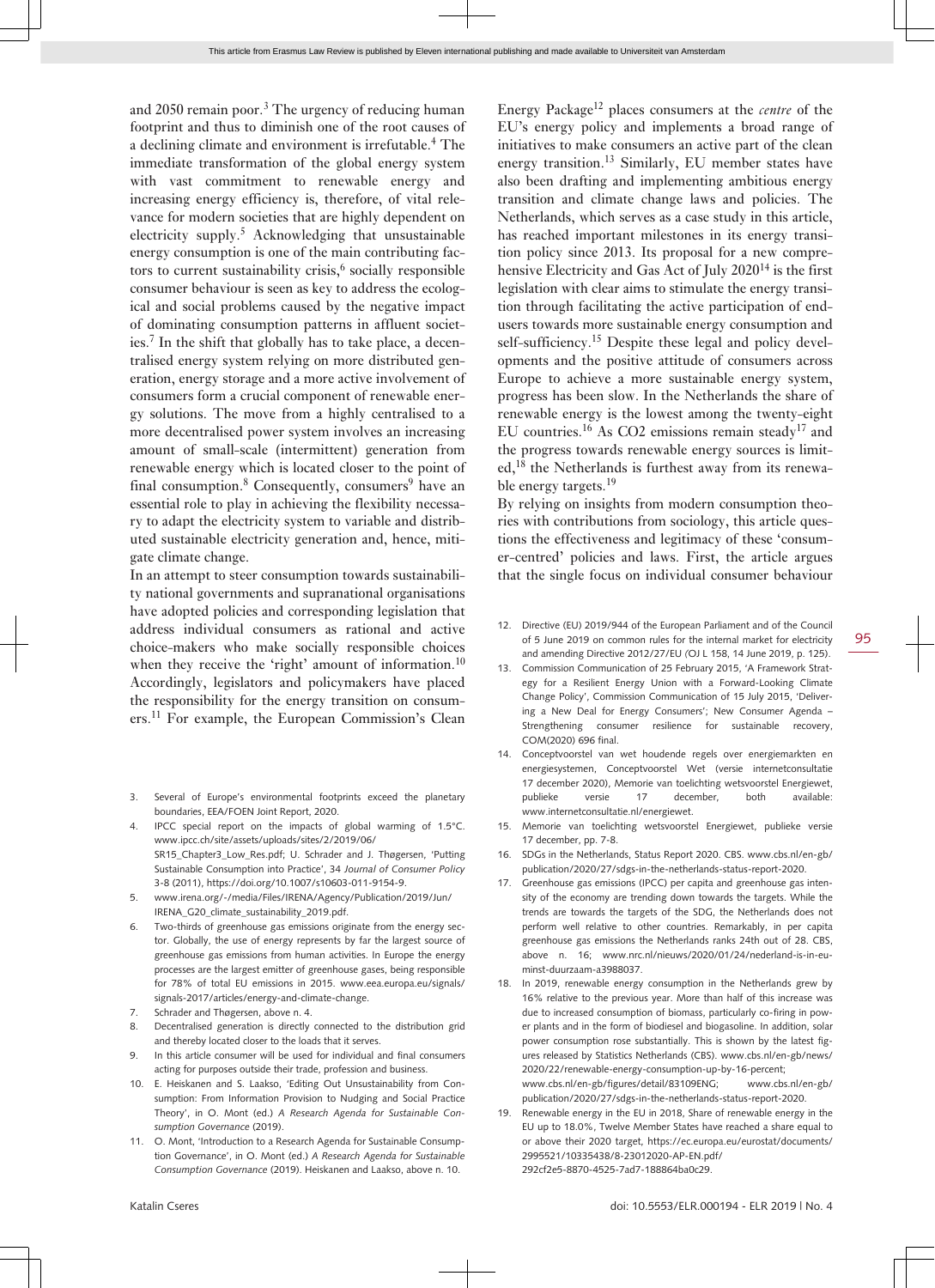as a rational and utility maximising market actor fails to take into account the complexity of consumption, which is fundamentally influenced by social norms and its broader institutional setting. Although consumers are willing to consume more sustainably, they are often 'locked in by circumstances' and unable to engage in more sustainable consumption practices even if they want to. $20$ 

Second, by relying on evidence from sociological studies<sup>21</sup> the article argues that individual consumers are not the most salient actors in support of sustainable consumption.<sup>22</sup> The evidence highlights the need for governments to lead the shift to sustainability instead of creating 'consumer scapegoatism'.<sup>23</sup> Even though the urgency of the energy transition and the critical role consumers play in (un)sustainable energy consumption is acknowledged in both the  $EU^{24}$  and its member states, $25$  their laws and policies remain grounded on goals of economic growth with competitive economies, the sovereignty of consumer choice and wealth maximisation, instead of aiming at slower economic growth or even degrowth, reducing overall resource use and consumption levels and introducing radically different ways of consumption. By focusing on the individual albeit active, responsible consumer who cares enough about the environment to make the right choices, governments adopt a narrow and simplistic model $^{26}$  and approach sustainable consumption merely 'at arm's length'.<sup>27</sup>

96

Besides a more complex understanding of the concerned consumer taking into account social interactions, environmental and other institutional frameworks, topdown action by governments is vital and behavioural change must occur at the collective level.

Third, the role of law is underlined as a social institution both as a constraint on the autonomous acts of consumption, dictating the normative frameworks within which the role of consumer is defined, and as a facilita-

- 20. C. Sanne, 'Willing Consumers Or Locked-In? Policies for a Sustainable Consumption', 42 *Ecological Economics* 273 (2002).
- 21. E. Shove and G. Walker 'What Is Energy For? Social Practice and Energy Demand', 31(5) *Theory, Culture & Society* 41-58 (2014).
- 22. The term 'sustainable consumption' is an umbrella term for a diverse set of approaches and conceptualisations with three main focuses: consuming more efficiently, consuming differently or consuming less.
- 23. L. Akenji, 'Consumer Scapegoatism and Limits to Green Consumerism', 63 *Journal of Cleaner Production* 13-23 (2014) Web.
- 24. The European Green Deal is a 'new growth strategy for the EU that aims to transform the EU into a fair and prosperous society, improving the quality of life of current and future generations, with a modern, *resource-efficient and competitive economy* [emphasis added] where there are no net emissions of greenhouse gases in 2050 and where economic growth is decoupled from resource use'. The European Green Deal, COM(2019) 640 final.
- 25. The transition towards a CO2-free electricity system is 'owned by everyone'. This is crucial to maintain and improve social support. The transition is a joint task of citizens, market parties, public authorities, civic organisations and the world of knowledge and science. Citizens can actively participate in new projects. Proposal for key points of the Climate Agreement 10 July 2018.
- 26. E. Shove, 'Beyond the ABC: Climate Change Policy and Theories of Social Change', 42(6) *Environment and Planning* A 1273-85 (2010).
- 27. K. Hobson, 'Sustainable Consumption in the United Kingdom: The 'Responsible' Consumer and Government at 'Arm's Length', 13(2) *Journal of Environment & Development* 121-39 (2004).

tor which consumers might also employ, in order to determine for themselves particular normative parameters within which consumption can occur. Accordingly, law has a vital role by having a transformative effect upon the act of consumption and the role of the consumer.<sup>28</sup>

The Netherlands serves as an important case study to illustrate the above arguments. The Netherlands has pursued a strongly market-oriented energy policy relying on economic considerations for decades without an institutionally supported renewable energy policy or support for consumer participation. Despite the important milestones it realised in its energy transition policy since 2013 and even though strengthening the market position of consumers is one of the core pillars of the new Energy Act,<sup>29</sup> it remains strongly focused on economic rationality and market competitiveness. Even though various models of consumer participation exist and local consumer energy initiatives are flourishing and are recognised as key actors in the energy transition, they remain embedded in institutional, structural and behavioural settings where consumers still face challenging sociocultural barriers to sustainable practices. The role of law in creating and sustaining such a broader institutional framework is crucial.<sup>30</sup>

In light of these legal, political and social complexity of energy transition, the article offers a critical analysis of the current Dutch law in its broader legal context of EU law in order to answer the question what the role of (energy) law is in steering consumers towards sustainable energy consumption.

In order to answer this question, the article will first assess the complex processes and sociotechnical dimension of energy transition and locate the role of consumers and their alleged responsibility in this process. It then turns to how (EU and Dutch) law currently conceptualises consumer responsibility.

By relying on insights from social practices theory it critically evaluates these concepts and the role law could play in shaping consumer responsibility and thus steer consumers towards sustainability. Finally, against the background of the general EU law framework it assesses the Dutch energy (transition) law and policy against the insights gained from social practices theory and the role of consumer social responsibility. The article closes with conclusions.

- 28. M. Everson and C. Joerges, 'Consumer Citizenship in Postnational Constellations?', *EUI Law Working Paper* 2006/47:9.
- 29. Memorie van toelichting wetsvoorstel Energiewet, pubieke versie 17 december, *See* Pillars IV and V of the Concept Act, p. 5.
- 30. Shove and Walker, above n. 21.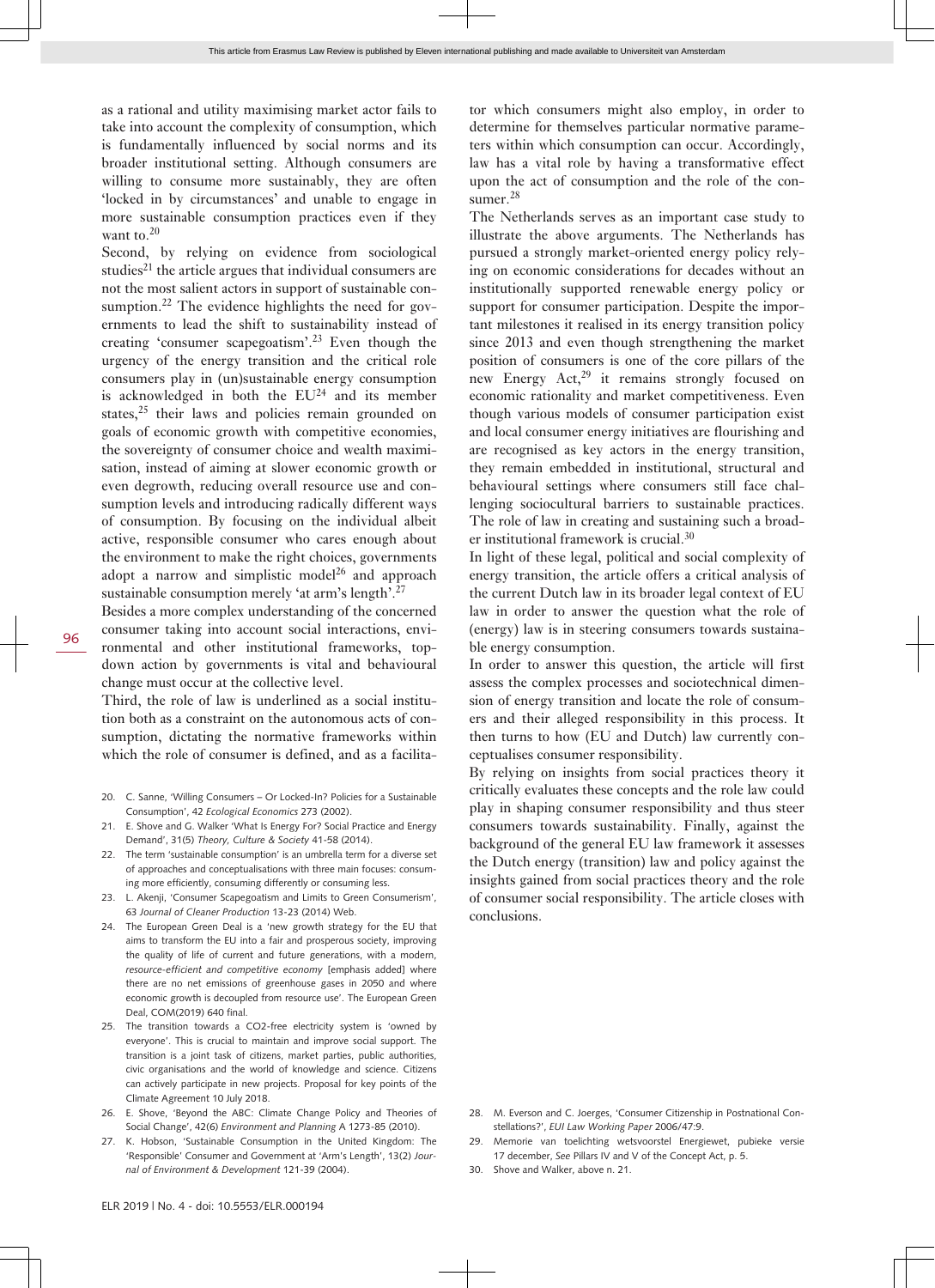# 2 Consumers and the Energy **Transition**

#### **2.1 The Energy Transition**

Today energy systems are among the largest human enterprises and they form the heart of the technological arrangements around which contemporary industrial economies are organised. Sustainable energy is at the centre of the United Nations' 2030 Agenda for Sustainable Development and it underpins the achievement of most, if not all, Sustainable Development Goals.<sup>31</sup> Therefore, transforming energy systems involve changes that affect not only energy technologies and prices but also the broader social and economic assemblages that are built around energy production and consumption. $32$  They are socio-technological systems that involve not only machines, pipes and devices but also the humans who design technologies, develop and manage practices, and who use and consume energy.<sup>33</sup> The transition to sustainable energy is a pathway towards transforming the global energy sector by reducing greenhouse gas emissions and by substituting fossil energy consumption with renewable energy consumption in order to mitigate the effects of climate change. It is a change in the primary form of energy consumption of a given society as well as a complex and multifaceted, social, economic and political process.<sup>34</sup> The current energy transition is profoundly influenced by the characteristics of renewable energy sources that are different from those of the conventional technologies, such as increased dependency on weather and fewer possibilities to control production. Renewable energy has the advantage of being carbon neutral during electricity generation; however, its integration in current electricity systems poses additional challenges. The physical nature of renewable energy sources means that the generation of energy becomes more variable, less predictable and decentralised compared to traditional generation.35 One solution to this challenge focuses on integrating flexibilities that consumers can offer for improved matching of the variability or intermittency of renewable energy sources with electricity demand.36 It is in this context that consumers have an essential role to play in achieving the flexibility necessary to adapt the electricity system to variable and distributed renewable

- 31. [https://unece.org/fileadmin/DAM/energy/se/pdfs/CSE/Publications/](https://unece.org/fileadmin/DAM/energy/se/pdfs/CSE/Publications/Final_Report_PathwaysToSE.pdf) [Final\\_Report\\_PathwaysToSE.pdf](https://unece.org/fileadmin/DAM/energy/se/pdfs/CSE/Publications/Final_Report_PathwaysToSE.pdf), p. vii.
- 32. A. Clark Miller, I. Alastair Iles & C.F. Jones, 'The Social Dimensions of Energy Transitions', *Science as Culture* 135-48, at 135 (2013).
- 33. Miller, Iles & Jones, above n. 32.
- 34. A. Proka, M. Hisschemöller & D. Loorbach, 'Transition without Conflict? Renewable Energy Initiatives in the Dutch Energy Transition', 10 Sustainability 1721 (2018). D. Loorbach, 'Transition Management for Sustainable Development: A Prescriptive, Complexity-based Governance Framework', 23 *Governance* 161-83 (2010).
- 35. L. Diestelmeier, *Unlocking Flexibility with Law: Developing a Legal Framework for Smart Electricity Systems* (2019), at 9.
- 36. Dynamic prices could function as a financial incentive for consumers to adjust their demand. Demand flexibility thus becomes of essential value with an increasing amount of RES.

electricity generation and thus contribute to the transition to a sustainable energy system.

#### **2.2 Consumers' Role in the Energy Transition**

The role and behaviour of consumers, both as participants in sustainable energy consumption and production, is an important aspect of the energy transformation. Today the availability of low-cost technological devices enables consumers to use technologies, such as rooftop solar panels, batteries and smart metres and directly control and manage their individual consumption patterns. This, arguably, provides strong incentives for efficient energy use if combined with time-dependent electricity prices.<sup>37</sup> Internet-based metering and trading solutions enable even consumer households to generate and store electricity. Consumers can sell generated electricity, offer flexibilities in demand and provide balancing services for maintaining system operation which becomes increasingly valuable for integrating variable renewable energy sources.<sup>38</sup> In this way, consumers become prosumers.<sup>39</sup>

Hence, the current technological setting of the market enables consumers to manage their consumption and thus reduce their energy bills while participating actively in the shift from fossil fuels to renewable sources. Consumers' capacity to drive sustainable consumption is, however, subject to various constraints. First, despite the fact that households often express strong support for sustainable energy consumption, for example, by their willingness to pay for green electricity, these attitudes are seldom reflected in actual behaviour.<sup>40</sup> As an illustration, even though Dutch citizens show a positive attitude to making the energy supply more sustainable, surveys showed that sustainability is relatively low on Dutch citizens' agenda.<sup>41</sup> Second, in the current elec-

- 37. Smart energy technology can automatically follow price fluctuations and offer accurate and frequent information to consumers on their consumption and it enables them to adjust their behaviour accordingly to the price signals. S.G. Rodrigo, 'Changing the Energy Model: Step Back on the Europe 2050 Strategy?', 25(2) *European Energy and Environmental Law Review* 65-72, at 66-67 (2016).
- 38. L. Diestelmeier, 'Changing Power: Shifting the Role of Electricity Consumers with Blockchain Technology – Policy Implications for EU Electricity Law', 128 *Energy Policy* 189-96 (2019).
- 39. Prosumers are consumers who start generating electricity primarily for their own needs. *See* Directive 2018/2001 on 'renewable self-consumer'. The term 'prosumer' originally coined by Alvin Toffler (1980) refers to the development of the individual's participation in markets from being a passive consumer to an active participant in production, maintenance and repair of consumer goods. Prosumption has been perceived to have the potential to achieve the functions that consumption performs for the individual, but with reduced environmental impact. S. Eden, 'Blurring the Boundaries: Prosumption, Circularity and Online Sustainable Consumption Through Freecycle', 17(2) *Journal of Consumer Culture* 265-85 (2017).
- 40. C. Berglund and S. Matti, 'Citizen and Consumer: The Dual Role of Individuals in Environmental Policy', 15(4) *Environmental Politics* 553 (2006). A. Hansla, A. Gamble, A. Juliusson & T. Gärling, 'Psychological Determinants of Attitude and Willingness to Pay for Green Electricity', 36 *Energy Policy* 768-774 (2008). C. Dalhammar, 'It Is Never Too Late to Give Up, Or Is It? Revisiting Policies for Sustainable Consumption', in O. Mont (ed.), *A Research Agenda for Sustainable Consumption Governance*, Chapter 9 (2019) 137-155.
- 41. Dutch citizens also estimate the share of renewable energy to be higher than it is in reality. Pubieksmonitor Klimaat en Energie, Motivaction,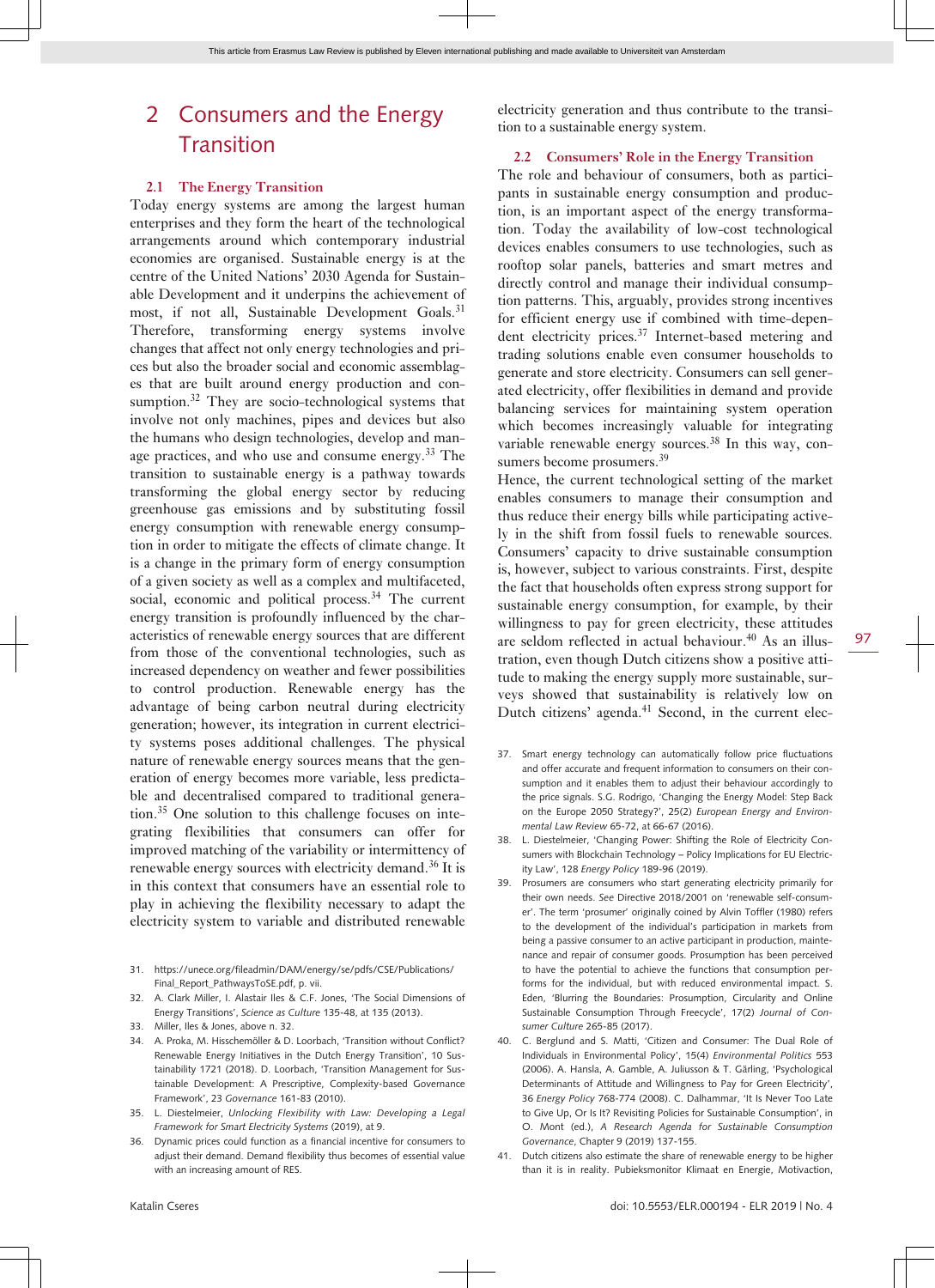tricity sector the possibility to offer demand flexibility depending on dynamic prices is mostly directed towards large consumers, and potential flexibilities of small consumers located at the distribution grid level remain ineffective.<sup>42</sup> This has been especially so in the Netherlands, where energy policies and subsidies generally aim at large corporate projects with high profitability. Citizen projects with their typically modest revenue models fit much less into this policy.<sup>43</sup> Third, an important finding of sociological research on sustainable consumption is that individual consumers' decision making is influenced by various institutional factors such as social institutions, consumer culture or collective behaviour.<sup>44</sup> Consumption is socially embedded and is shaped by existing (unsustainable) institutional settings and infrastructures.<sup>45</sup> Due to these legal, social and market boundaries, consumers are often 'locked in by circumstances' and unable to engage in more sustainable consumption practices even if they want to.<sup>46</sup> Against this background, the question arises how law, as a social institution, and public policies account for the institutional, social and other influences on individuals' behaviour. This is the question the next section turns to.

#### **2.3 The Role of Policies and Legislation to Support Active and Responsible Consumer in the Energy Transition**

From a legal-policy perspective, the energy transition involves the actions governments are taking in order to steer away from fossil fuels and to move towards a clean energy future. These include various policies, administrative and economic measures that aim to influence the deployment of renewables and energy efficiency improvements. For example, tax benefits or waivers to capital grants measures rewarding heat or power generation, self-consumption or energy efficiency codes.<sup>47</sup> Law plays a crucial role in the electricity sector by establishing the rules for the use of the electricity system. Even though legal rules depend on the technical

setting of the electricity supply system and also on broader policy goals related to economic, social or environmental objectives, law shapes the social context of consumer behaviour by assigning rights and responsibilities to various actors.<sup>48</sup> More importantly, law can constrain or facilitate consumption, enable or disable certain

2019, pp. 7-8. [https://www.rijksoverheid.nl/documenten/rapporten/](https://www.rijksoverheid.nl/documenten/rapporten/2020/01/16/publieksmonitor-klimaat-en-energie-2019-motivaction) [2020/01/16/publieksmonitor-klimaat-en-energie-2019-motivaction](https://www.rijksoverheid.nl/documenten/rapporten/2020/01/16/publieksmonitor-klimaat-en-energie-2019-motivaction); Integrated National Energy and Climate Plan 2021-2030, Netherlands, 2019, p. 12.

- 42. Diestelmeier, above n. 38, at 132.
- 43. S. Akerboom and F. van Tulder, 'Consumer (Co-)Ownership in Renewables in the Netherlands', in J. Lowitzsch (ed.), *Energy Transition*  $(2019)$
- 44. Shove, above n. 26.
- 45. Heiskanen and Laakso, above n. 10, at 157. The Swedish Environmental Protection Agency, Sustainable Consumption, Research and Policies, Report (2005), at 58.
- 46. Sanne, above n. 20, at 273.
- 47. K. Daszkiewicz, 'Policy and Regulation of Energy Transition', in M. Hafner and S. Tagliapietra (eds.), *The Geopolitics of the Global Energy Transition. Lecture Notes in Energy*, vol. 73 (2020).
- 48. Diestelmeier, above n. 38, at 24.

consumer choices. Consumers now act within and interact with the supranational legal order of the EU and national laws that can create and sustain infrastructures that structure the way we consume.<sup>49</sup>

The current legal framework of energy markets was designed for a centrally organised sector and not a decentralised system. Therefore, the legal framework of the energy sector defines actors and subsequent rights and responsibilities along a centralised and 'top-down' electricity supply chain. This setting stands in contrast with a decentralised renewable energy-based system, which aims at incentivising and coordinating the demand side as a flexible part of the electricity supply  $chain<sup>50</sup>$ 

As a result of the increasing variable energy supply connected to the distribution grid, the current legal setting needs to change. The change is underway: as will be discussed below, EU and national energy policies embrace strategies that are aimed at facilitating self-generation, self-consumption and sale of electricity to the grid and urge businesses and consumers to make alternative choices for more renewable energy. These policies address consumers as active and responsible agents<sup>51</sup> who are given the 'power and mandate' to lead the shift to sustainable energy.<sup>52</sup> Although it is undeniable that individuals play an important role in the change towards sustainability, there is increasing evidence that shows that individual consumers are not the most salient actors in support of sustainable consumption.<sup>53</sup>

Against this background, and acknowledging the fact that legislation can affect the social context that shapes human interactions and behaviour, the next section will first analyse how current (EU and Dutch) law conceptualises the consumer and consumer responsibility and how these laws comply with sustainable consumption theories.

## 3 Consumer Responsibility

The laws and policies that regulate the position and behaviour of consumers are inherently market based.<sup>54</sup>

- 49. Everson and Joerges, above n. 28.
- 50. The legal framework of the electricity sector establishes roles and responsibilities for the users of the network, who are referred to as system users (producers and consumers), the system operators for different voltage levels (transmission and distribution systems), and coordinating and supervising bodies at national and supranational level. These actors are producers, transmission- and distribution system operators, suppliers and consumers. Diestelmeier, above n. 35, at 8.
- 51. O. Mont, E. Heiskanen, K. Power, et al., *Improving Nordic Policymaking by Dispelling Myths on Sustainable Consumption* (2013), [http://](http://norden.diva-portal.org/smash/get/diva2:702825/FULLTEXT01.pdf) [norden.diva-portal.org/smash/get/diva2:702825/FULLTEXT01.pdf,](http://norden.diva-portal.org/smash/get/diva2:702825/FULLTEXT01.pdf) at 34. *See also* definition of active customer in Art. 2. Directive 2019/944.
- 52. *See* Arts. 1 and 3 of Directive 2019/944: *Art. 3* Competitive, consumercentred, flexible and non-discriminatory electricity markets. Mont, above n. 11, at 2.
- 53. A. Horta, 'Energy Consumption as Part of Social Practices: The Alternative Approach of Practice Theory', in J. Debra, J. Davidson & M. Gross (eds.), *Oxford Handbook of Energy and Society* (2018), at 1-22.
- 54. Micklitz argues that 'consumer law follows the market rationale' and that it is intrinsically tied to the market and its relevance for the society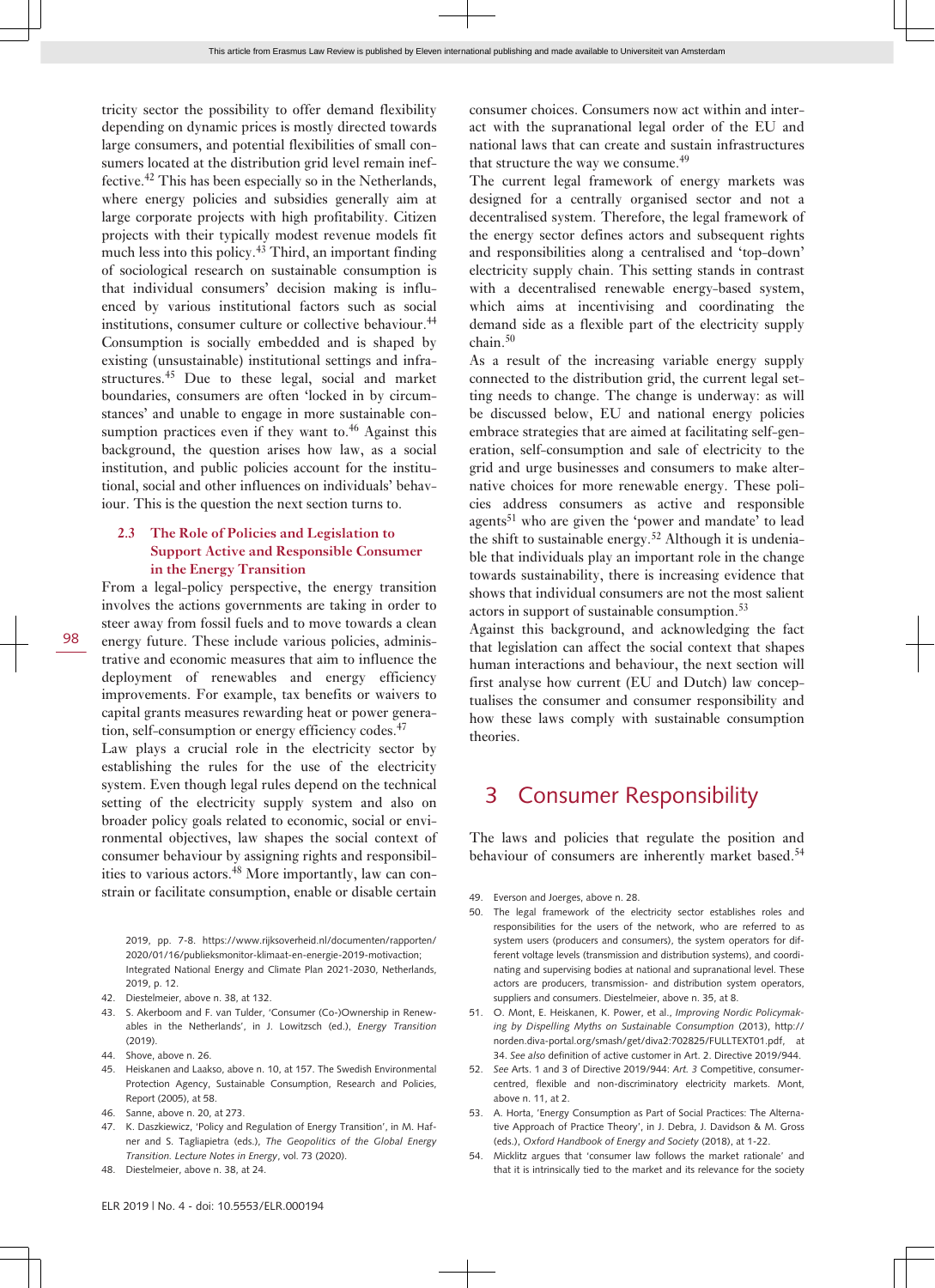'The deeper structures of consumer law' have a strong 'consumerist bias'.55 Consumer laws support consumption and they are embedded in market economies that support consumers' 'free choice' and 'consumer sovereignty' and are dominated by the paradigm of economic growth. Consumer choice also stands central in the EU integration project, where consumers have the key advantage to enjoy the growth of consumer choice in an enlarged internal market.<sup>56</sup> This is in stark contrast with theories of (strong) sustainable consumption that are based on the idea of consuming less, consuming differently and consuming more efficiently.<sup>57</sup>

Against this background, how can legal rules promote sustainable consumption and formulate provisions that enable consumers' 'felt obligation'<sup>58</sup> to consume less and consume in different ways?

In order to answer the question how law can support consumer responsibility and through what means consumers become responsible, the next sections will analyse how EU and Dutch law currently conceptualises the consumer and consumer responsibility.

#### **3.1 The Normative Concept of the Consumer in EU and Dutch Law**

The central premise of consumer laws has been the protection of the 'weaker party' by regulating contractual aspects of the relationship between consumers and traders with the goal of promoting fair and efficient markets for the benefit of consumers. The foundation of consumer law is anchored in the idea that the consumer lacks bargaining power vis-à-vis traders and can be subject to exploitation and market abuses. However, EU consumer law has developed with the aim of reducing barriers to intra-EU trade and completing the Single Market. Hence, EU consumer law has a strong internal 'market-promoting objective' and the role of the consumer is to support market integration and ultimately economic growth. This instrumentalist perception is also mirrored in the way the consumer is conceived in EU law: a self-confident market actor who contributes to the well-functioning of markets.<sup>59</sup>

Correspondingly, EU law relies on the benchmark of the 'average' consumer who is a well-informed, reasona-

we are living in H.-W. Micklitz, 'Squaring the Circle? Reconciling Consumer Law and the Circular Economy', 8(6) *Journal of European Consumer and Market Law* 229-37, at 230 (2019).

- 55. T. Wilhelmsson, 'Consumer Law and the Environment: From Consumer to Citizen', 21 *Journal of Consumer Policy* 45-70, at 49 (1998).
- 56. Wilhelmsson, above n. 55, at 49.
- 57. The term 'sustainable consumption' is an umbrella term for various approaches and conceptualisations, but three streams can be distinguished: consuming more efficiently, consuming differently or consuming less. Mont, above n. 11, at 137-55. S. Lorek and P.J. Vergragt, 'Sustainable Consumption as a Systemic Challenge: Inter- and Transdisciplinary Research and Research Questions', in L.A. Reisch, J. Thøgersen (eds.,) *Handbook of Research on Sustainable Consumption* (2015).
- 58. M.G. Luchs and R.A. Miller, 'Consumer Responsibility for Sustainable Consumption', in L. Reisch and J. Thøgersen (eds.), *Handbook of Research on Sustainable Consumption* (2015).
- 59. C.U. Schmid, 'The Instrumentalist Conception of the Acquis Communautaire in Consumer Law and Its Implications on a European Contract Law Code', 1 *European Review of Contract Law* 211-27 (2005).

ble and circumspect market actor.<sup>60</sup> According to the CJEU's jurisprudence, the consumer is able to use information and participate actively in the market by making informed choices.<sup>61</sup>

This instrumentalist link between the consumer and the internal market has also been the underlying premise in EU energy law that was adopted from the end of the 1990s.<sup>62</sup> The normative concept of the consumer in regulated (energy) markets has historically been based on the neoclassical model of the consumer. Under this model, consumers behave in ways that maximise utility subject to a specific budget constraint, respond in predictable ways to changes in price and other relevant variables, have stable and consistent preferences; engage in optimal search activity; select the lowest price and highest quality products including by switching suppliers when it is optimal to do so; and have certain abilities when it comes to processing information. On the basis of this concept, behavioural change will be induced by policies that intensify competition, constrain the ability of existing suppliers with significant market power, increase quality or facilitate innovation.<sup>63</sup>

In Dutch law we see a similar conceptualisation of the consumer. The 2017 Coalition Agreement of the then Dutch government set out an ambitious energy policy, but it did not present a policy concerning sustainable consumption or how consumer policy could contribute to this development.<sup>64</sup> In 2018 the Minister of Economic Affairs had formulated the most recent Consumer Agenda of the then Dutch government. The Agenda set out a policy that was based on the strong position of the consumer vis-à-vis suppliers and as a policy that contributes to competitive markets, freedom of choice and good quality products and services.<sup>65</sup>

- 60. The current definition of the normative concept is based on *Gut Springheide* where the Court explained that 'an average consumer, [who] is reasonably well informed and reasonably observant and circumspect' C-210/96 *Gut Springenheide GmbH and Rudolf Tusky* v. *Oberkreisdirektor des Kreises Steinfurt – Amt für Lebensmittelüberwachung*, ECLI:EU:C:1998:369, paras. 31 and 32.
- 61. The ECJ placed a great deal of confidence in consumers' ability to process information and therefore it has given preference to rules that require information disclosure as part of intervention in the market. Directive 2005/29 on Unfair commercial practices defines the average consumer as a reasonably well-informed and reasonably observant and circumspect person, taking into account social, cultural and linguistic factors, as interpreted by the Court of Justice. Recital 18 of Directive 2005/29/EC of the European Parliament and of the Council of 11 May 2005 concerning unfair business-to-consumer commercial practices in the internal market [2005 OJ L 149/22].
- 62. K. Cseres, 'The Active Energy Consumer in EU Law', 9(2) *European Journal of Risk Regulation* 227-44 (2018).
- 63. C. Decker, 'Concepts of the Consumer in Competition, Regulatory and Consumer Protection Policies', 13(1) *Journal of Competition Law and Economics* 151-84 (2017).
- 64. Confidence in the Future, 2017-2021 Coalition Agreement, People's Party for Freedom and Democracy (VVD), Christian Democratic Alliance (CDA), Democrats '66 (D66) and Christian Union (CU), [www.government.nl/documents/publications/2017/10/10/coalition](http://www.government.nl/documents/publications/2017/10/10/coalition-agreement-confidence-in-the-future)[agreement-confidence-in-the-future](http://www.government.nl/documents/publications/2017/10/10/coalition-agreement-confidence-in-the-future), p. 41. *See also* Integrated National Energy and Climate Plan, The Netherlands, 2021-2030. [https://](https://ec.europa.eu/energy/sites/ener/files/documents/nl_final_necp_main_en.pdf) [ec.europa.eu/energy/sites/ener/files/documents/](https://ec.europa.eu/energy/sites/ener/files/documents/nl_final_necp_main_en.pdf) [nl\\_final\\_necp\\_main\\_en.pdf.](https://ec.europa.eu/energy/sites/ener/files/documents/nl_final_necp_main_en.pdf)
- 65. Kamerbrief: Consumentenagenda: houvast bij voortdurende verandering, Vergaderjaar 2018-2019, Kamerstukken 27 879, nr. 64.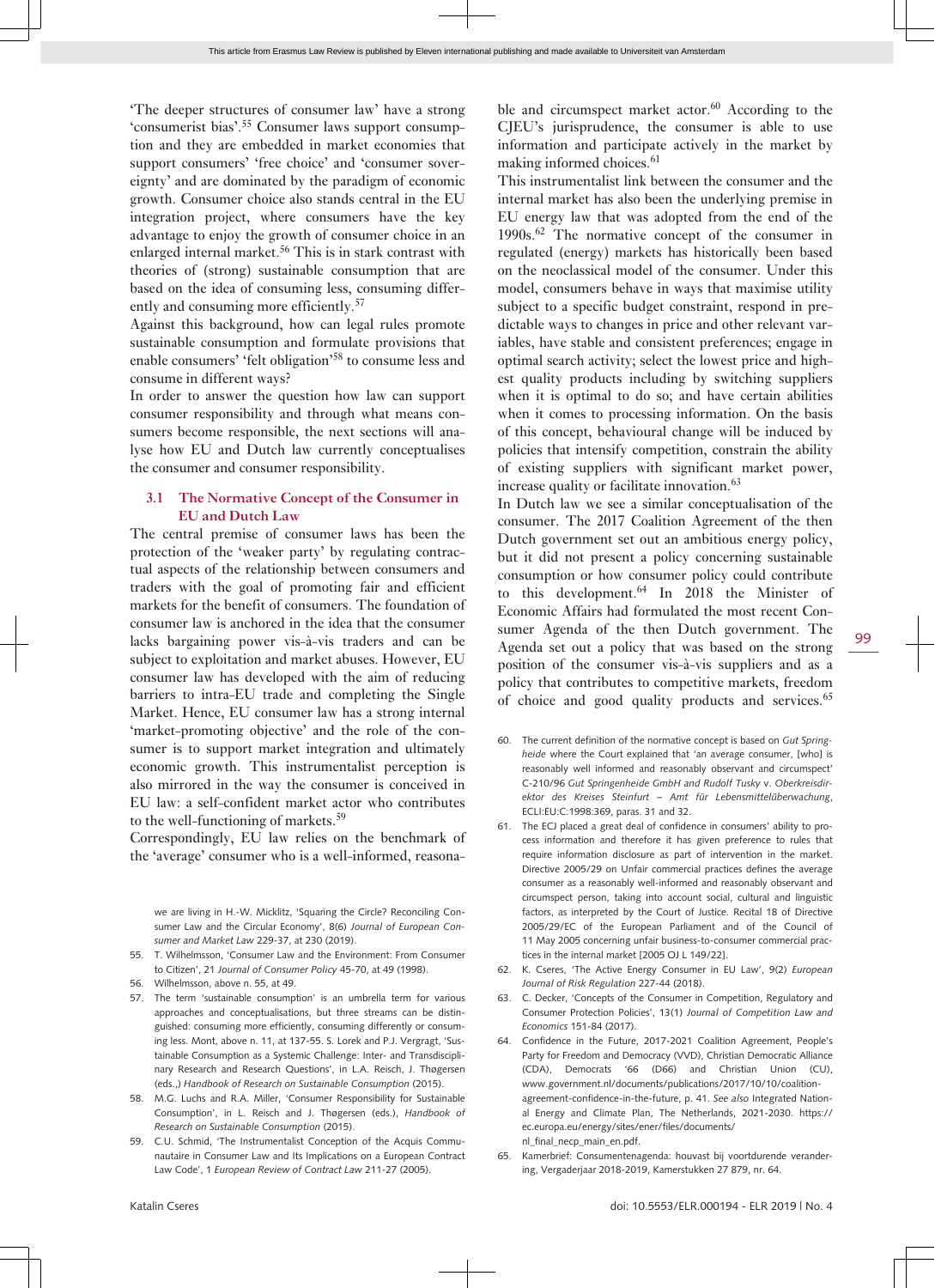However, the Agenda does not mention any aspect of sustainable consumption. The Netherlands Authority for Consumers & Markets had in the past year published a Guidance for the compatibility of sustainability agreements with the competition rules. This Guidance confirms the Dutch policy that considers sustainability as being one factor of a competitive market economy that stimulates more consumption by increasing the number of choices for consumers.<sup>66</sup>

From the consumer law jurisprudence of Dutch courts, a similar rational concept emerges. Dutch courts follow the model of the average consumer in EU law jurisprudence very closely<sup>67</sup> and they emphasised that the average consumer benchmark is a legal standard and as such it requires limited investigation of whether and how consumers actually behave, for example, for assessing the transparency of the information.<sup>68</sup> These consumerist legal approaches are based on a restricted approach concerning human behaviour and neglect the fact that consumers are influenced by more complex institutions than just economic rationality and external incentives. There is growing evidence that rules based on the paradigm of the active and rational consumer and relying on information provisions are ineffective and insufficient to empower consumers to steer markets towards sustainability.<sup>69</sup> Even though the use of behavioural science and the tool of nudging has been considered cost-effective and useful, it has severe limitations in effectively sustainable consumption policy on a large scale. Using nudges to promote strong sustainable consumption on a large scale would require a massive administrative effort in the micromanagement of consumers' choice architectures.70 Hence, its long-term outcomes prove to be

- 66. 'Sustainability and competition often go hand in hand. Just as competition can stimulate innovation in the form of new or improved products and processes, so can it stimulate sustainability too. Consumers often see sustainability as a quality improvement of a product, and the availability of sustainable products increases their options. Investments and improved production processes that use raw materials more efficiently not only offer businesses competitive advantages but are also in the interest of sustainability.' ACM, Draft Guidelines, Opportunities for sustainable agreements, 2020. [www.acm.nl/sites/default/files/documents/](http://www.acm.nl/sites/default/files/documents/2020-07/sustainability-agreements%5B1%5D.pdf) [2020-07/sustainability-agreements%5B1%5D.pdf.](http://www.acm.nl/sites/default/files/documents/2020-07/sustainability-agreements%5B1%5D.pdf)
- 67. J. Luzak, 'The Steady Creep of an Average Consumer as a Reference Consumer in the Assessment of the Transparent Provision of Mandatory Information', 5 *Tijdschrift voor Consumentenrecht en handelspraktijken* 270-71 (2020). V. Mak, 'De gemiddelde consument: Van fictie naar feit', 7 *Ars Aequi*, (2017) at 595. Dexia judgement Hoge Raad 5 juni 2009, *NJ* 2012/182. unfair commercial practices ECLI:NL:PHR: 2019:346, para. 4.15. *See also* Staatsloterij Hoge Raad 30 januari 2015, *NJ* 2015/301.
- 68. PHR 5 April 2019, ECLI:NL:PHR:2019:346, para. 4.15. Dutch courts draw comparisons with the CJEU's case law on UCTD provisions. The court of first instance in Rotterdam states that the requirement of drafting consumer information in plain and intelligible language may be found not only in Dutch provisions implementing the CRD but also in Arts. 4(2) and 5 UCTD, as transposed to Dutch law in Art. 6:238 para. 2 BW.
- 69. C.R. Le Quéré, R.M. Moriarty, R.M. Andrew, et al. 'Global Carbon Budget 2015', 7(2) *Earth System Science Data* 349-96 (2015). E.G. Hertwich, 'Consumption and the Rebound Effect: An Industrial Ecology Perspective', 9(1-2) *Journal of Industrial Ecology* 85-98 (2005).
- 70. M. Lehner, O. Mont & E. Heiskanen, 'Nudging A Promising Tool for Sustainable Consumption Behaviour?', 134 *Journal of Cleaner Production* 166-77 (2016).

modest.<sup>71</sup> Moreover, researchers argued that stronger steering is required than a mere 'nudge',<sup>72</sup> in the form of coercive legislation, restricting consumer choice and strong economic incentives, rather than encouragement and voluntariness.<sup>73</sup>

Additionally, the individualist focus of legislation has been criticised by sociological research of consumption that shifted the focus of the analysis from isolated individualised behaviour to socially shared practices.<sup>74</sup>

Viewed in this way, energy forms an ingredient of specific social practices and is considered as a social process:<sup>75</sup> energy is being used not for its own sake but as part of, and in the course of, accomplishing social practices, such as cooking, heating, commuting to work or conducting meetings. This requires radically reframing contemporary approaches to energy policy and sustainability and shifting the analysis to investigate the actual context and processes of energy use in everyday life, for example, how energy-intensive habits become normalised and embedded in our everyday life and how a complex mix of institutional factors (instead of individual choices of consumers) influence energy demand.<sup>76</sup> Hence, consumption forms part of a larger system of investments, production and trade and it is embedded in economic, cultural and institutional context. Accordingly, changing consumption requires changing the entire economic system, the infrastructures, the dominant culture and lifestyles, and rethink of institutions and their underlying governance.77 As long as consumer law and other fields of law remain focused on consumerism and assist infrastructures and human behaviour on this basis, they will not enable or support sustainable consumption. Changes have to take place in the 'social fabric of society', which requires systemic changes in the prevailing economic institutions and business models, regulations and infrastructure through top-down action from governments.78 Social practices theory directs the focus of analysis towards practices in which we consume and towards the way law approaches consumers and consumption.<sup>79</sup> In this process law plays a role by creating and sustaining infrastructures that accommodate and create demand and contribute to fundamentally changing institutions, formal and informal rules that shape the behaviour of its actors.

Accordingly, behavioural change must occur at collective level and go beyond individualised approaches focused on prices and attitudes and, with households

- 71. O. Mont, M. Lehner & E. Heiskanen, *Nudging A Tool for Sustainable Behaviour?* (Report 6643) (2014). Heiskanen and Laakso, above n. 10, at 158-60.
- 72. Dalhammar, above n. 40, at 140.
- 73. Mont, above n. 11, at 13.
- 74. T. Shatzki, *The Site of the Social: A Philosophical Account of the Constitution of Social Life and Change* (2002).
- 75. Horta, above n. 53.
- 76. *Ibid.*, at 32.
- 77. Lorek and Vergragt, above n. 57, [https://doi.org/](https://doi.org/10.4337/9781783471270.00008) [10.4337/9781783471270.00008](https://doi.org/10.4337/9781783471270.00008).
- 78. Dalhammar, above n. 40, at 140. Mont, Heiskanen, Power, et al., above n. 51, at 34.
- 79. Y. van den Berg, 'Regulating Consumers: A Practice Approach to Sustainable Consumption' Paper On file with author.

100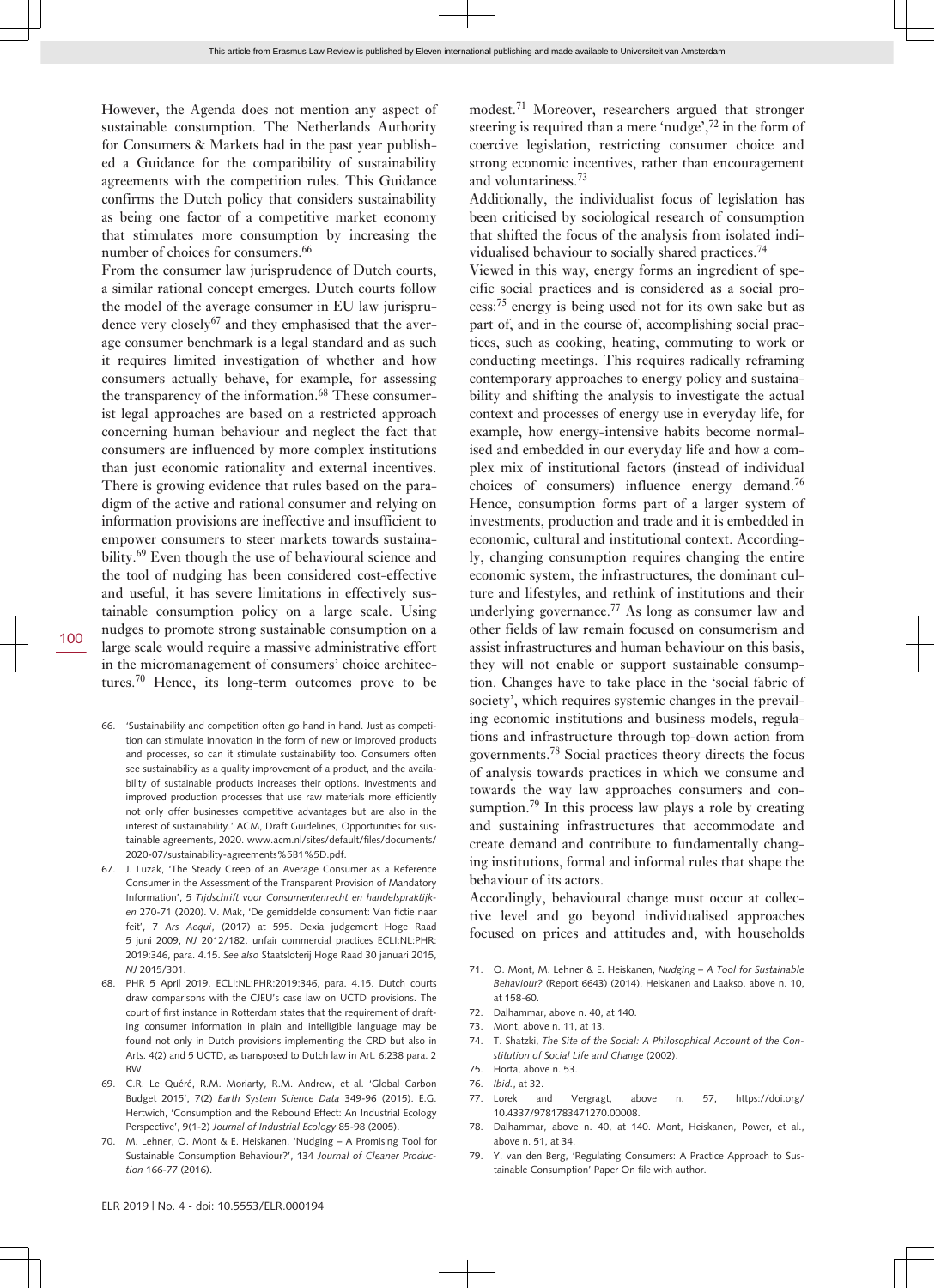and communities as units of analysis, should consider energy use as a social process, for example, by supporting community projects, such as the local energy communities in the Netherlands.<sup>80</sup>

#### **3.2 Consumer (Social) Responsibility**

The above insights imply that a transformation from the consumer as a rational economic agent has to be shifted to the citizen who exhibits moral motivations and is concerned with the common good of the community. Consumers' moral-based responsibility points to a sense of responsibility concerning the collective consequences of everyday activities. $81$  In fact, as Shove has also argued this means that fundamental questions about the role of the state and the allocation of responsibility within sustainability policy have to be rediscussed.<sup>82</sup> In this discussion, the concept of consumer citizenship can provide guidance on how to conceptualise and interpret consumer responsibility in sustainability policies and laws. Citizenship has always been a matter of balancing rights and responsibilities. Historically, *republican* citizenship focuses on the responsibilities of citizens to the collective.<sup>83</sup> The consumer is an economic concept and consumers are defined as economic entities with ever greater depth and breadth of choice rather than individuals with broader sociocultural and moral issues. Citizens, on the contrary, are defined by their membership and responsibility towards a community, their collective obligations and their social, economic and political rights.<sup>84</sup> The point here is that scholars have argued that individuals tend to pursue their own goals as consumers, but are more conscious about the impact of their choices to the community as citizens.85 This is an important insight for law and policymakers as they could take account of the fact that individuals do not always have the same preferences in their role as citizens and in their role as consumers and design instruments accordingly. In this way, consumer responsibility can be qualified by giving weight to the citizens' duties which is explicated with terms of responsibility. Consumers are made responsible through processes of responsibilisation and policymakers should implement sustainability initiatives that highlight how individuals, companies and governments can co-create responsibility that helps increase consumers' sense of their own responsibility.<sup>86</sup> Thus

- 80. O. Mont and K. Power, 'The Role of Formal and Informal Forces in Shaping Consumption and Implications for a Sustainable Society. Part I' 2 *Sustainability* 2232-52 (2010). T. Jackson, *Motivating Sustainable Consumption, Sustainable Development Research Network* (2005), at 170.
- 81. Berglund and Matti, above n. 40, at 553, 556. Dalhammar, above n. 40. Heiskanen and Laakso, above n. 10.
- 82. Shove, above n. 26, at 1283.
- 83. A. Dobson, 'Environmental Citizenship: Towards Sustainable Development', 15 *Sustainable Development* 276-85 (2007).
- 84. S. Ranchordas, 'Citizens as Consumers in the Data Economy: The Case of Smart Cities', 7(4) Journal of European Consumer and Market Law 154-61, at 159 (2018).
- 85. Berglund and Matti, above n. 40, at 553.
- 86. M.G. Luchs, M. Phipps and H. Tim, 'Exploring consumer responsibility for sustainable consumption' 13 *Journal of Marketing Management*, at 1464.

environmental issues such as energy transition depend on awareness of shared responsibility and on the extent to which they are endorsed by multiple social actors, the current legal and regulatory frameworks and the legitimisation of related arguments in various institutional and societal settings.<sup>87</sup>

The following sections will explore how the regulatory mechanisms of EU and Dutch law facilitate active consumer and how they co-create and implement such richer concepts of consumer responsibility concepts.

# 4 EU Law and Policy on Energy Transition and the Consumer's Role in Energy **Transition**

The electricity markets of the Netherlands form part of the EU internal energy market and as such they have gone through profound changes as a result of EU market liberalisation process from 1996 on. The Dutch electricity system and policies have been transformed by the various requirements of the EU Directives over the past two decades.<sup>88</sup> As the EU's renewables and decarbonisation agenda has a significant impact on the Netherlands' electricity policy, this section will provide a brief analysis of current EU energy law and policy developments that shape the Netherlands' energy law and policy.

#### **4.1 EU Law and Policy on Energy Transition**

The EU has developed an extensive legal framework for energy markets since the late 1990s. The First and Second energy package focused on liberalising the energy sector,<sup>89</sup> while the Third Package further facilitated market opening and free customer choice.<sup>90</sup>

- 87. R. Shamir, 'The Age of Responsibilization: On Market-Embedded Morality', 37(1) *Economy and Society* 1-19 (2008).
- 88. The requirements of EU Directives combined with the EU's renewable electricity and energy targets continue to affect the organisation of the energy sector and its regulation in all EU member states. M.G. Pollitt, 'The European Single Market in Electricity: An Economic Assessment', 55 *Review of Industrial Organization* 63-87 (2019).
- 89. The first package started to open up national markets in order to accommodate the supply of energy first to large-scale, industrial endusers by 1 July 2004 and from 1 July 2004 to non-household customers, as well. Directive 96/92/EC of the European Parliament and of the Council of 19 December 1996 concerning common rules of the internal market in electricity, OJ L 27/20 and Directive 98/30/EC of the European Parliament and the Council of 22 June 1998 concerning common rules for the internal market in natural gas, OJ L 204/1. The Second Energy Directives opened up the energy market for all end-users, including households. Directive 2003/54/EC of the European Parliament and of the Council of 26 June 2003 concerning common rules for the internal market in electricity and Art. 2 (28) and 23 of the Directive 2003/55/EC of the European Parliament and the Council of 26 June 2003 concerning common rules for the internal market in natural gas and repealing Directive 98/30/EC, OJ L 176/57.
- 90. Directive 2009/72/EC of the European Parliament and of the Council of 13 July 2009 concerning common rules for the internal market in electricity and repealing Directive 2003/54/EC, OJ L 211/55 and Directive 2009/73/EC of the European Parliament and the Council of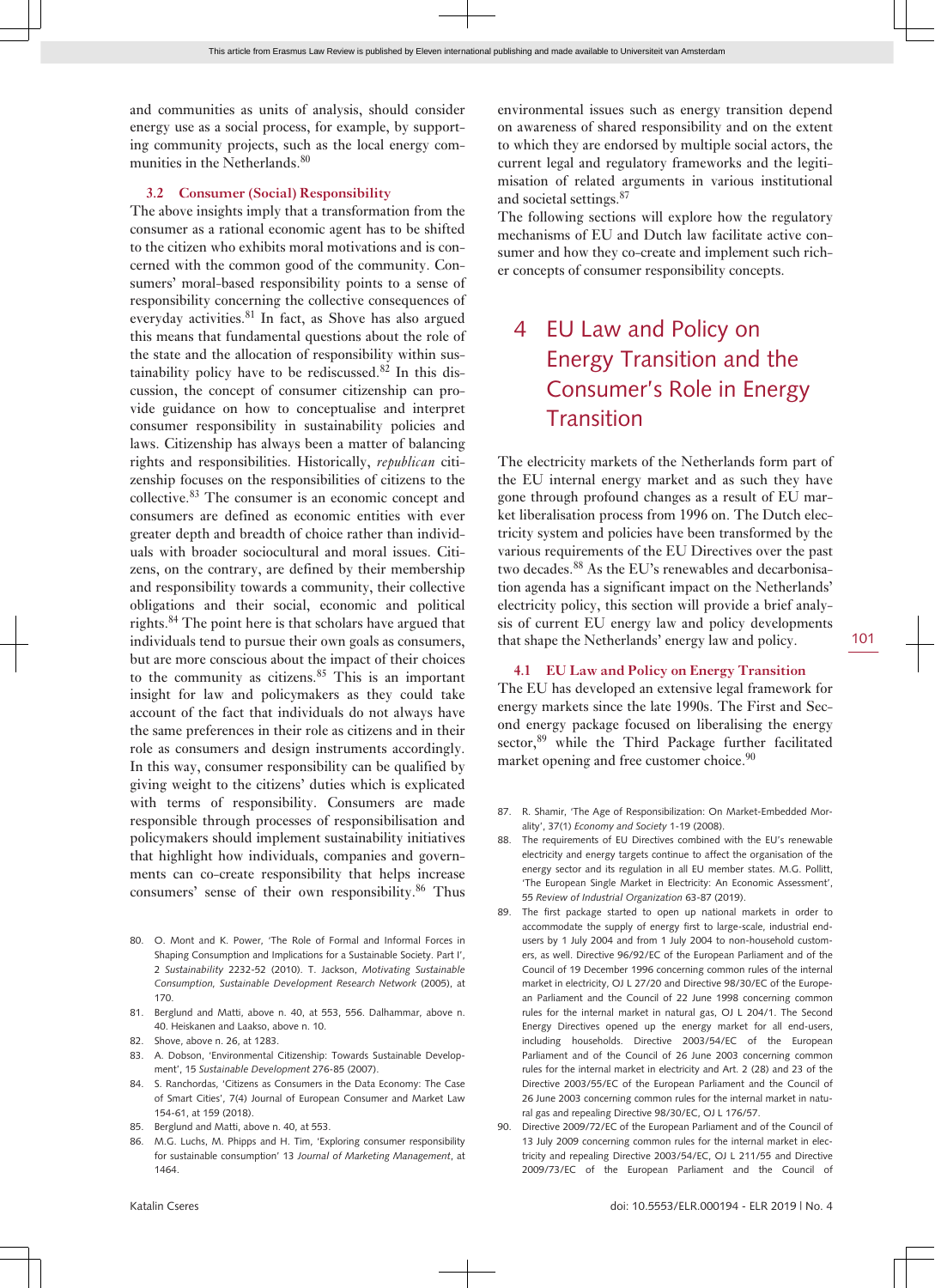The regulatory instrument to facilitate consumer participation in energy markets through legal provisions has been employed in the EU's liberalisation agenda since the 1990s. Consumer benefit has been one of the main objectives of market opening,  $91$  but at the same time, energy law provisions concerning the position of the consumer were based on competitive market theory and aimed at completing the internal energy market and strengthening competition.<sup>92</sup> These rules focused on enabling customer choice and switching.<sup>93</sup> The central idea of EU energy law was that the promotion of competition and freedom of choice for consumers would lead to improved efficiency among energy companies, which in turn results in qualitatively higher standards of service at more affordable energy prices. The energy consumer was seen as a driver of competition.<sup>94</sup>

Since the Lisbon Treaty the EU has introduced and reinforced long-term decarbonisation objectives, and a growing role for climate change in its energy policies.<sup>95</sup> As a global actor in the energy transition, the EU has stepped up its efforts to become an energy-efficient, low-carbon economy and to reach the goal of the 2015 Paris Agreement.<sup>96</sup> The EU made firm commitments to

13 July 2009 concerning common rules for the internal market in natural gas and repealing Directive 2003/55/EC, OJ L 211/94.

- 91. The purpose of liberalising the EU's electricity and gas sector was to ensure that EU consumers receive the full benefits of market opening in terms of lower domestic bills for electricity and gas through the introduction of competition and the freeing of all electricity and gas consumers to choose their supplier. Directive of the European Parliament and of the Council amending Directives 96/92/EC and 98/30/EC concerning common rules for internal market in electricity and natural gas. Brussel: European Commission. COM (2001) 125 final, p. 33.
- 92. N. Reich, 'Harmonisation of European Contract Law: With Special Emphasis on Consumer Law',1(1) *China-EU Law Journal* 55 (2011).
- 93. A. Johnston, 'Seeking the EU "Consumer" in Services of General Economic Interest', in D. Leczykiewicz and S. Weatherill (eds.), *The Images of the Consumer in EU Law* (1st ed) (2015), 112, 114.
- 94. The consumer has always been at the centre of the liberalisation and (de)regulation of energy markets. However, her role changed over time. First, the consumer's role was based on her active search behaviour by looking for the cheapest energy supplier, which, in fact, functions as the way to steer markets towards more efficiency. The European directives that implemented the liberalisation focused on breaking up national markets, to promote fair competition between energy companies in the EU and to guarantee energy users the right to freely choose their suppliers. The underlying public interest of the Directives and regulations in the Third Energy Package was to safeguard affordability, reliability and safety and sustainability of the energy supply for energy consumers. Cseres, above n. 62.
- 95. As the constitutional basis of EU energy law was only adopted in 2009 with the Lisbon Treaty, it was Art. 194 TFEU that codified the existing objectives and formed the legal basis for adopting legal instruments in the energy sector. K. Huhta, 'Anchoring the Energy Transition with Legal Certainty in EU Law', 27(4) *Maastricht Journal of European and Comparative Law* (2020) 27(4)425-444; M.A. Eyl-Mazzega and C. Mathie, 'The European Union and the Energy Transition', in M. Hafner and S. Tagliapietra (eds.), *The Geopolitics of the Global Energy Transition*. Lecture Notes in Energy, vol. 73 (2020).
- 96. When the Juncker Commission took office in 2014, a resilient energy union with a forward-looking climate policy was identified as one of the ten priorities of the new Commission. On 25 February 2015, the Commission adopted 'A Framework Strategy for a Resilient Energy Union with a Forward-Looking Climate Change Policy', also known as the Energy Union Strategy. The publication of this strategy created a new momentum to bring about the transition to a low-carbon, secure and competitive economy. The objective of the Energy Union is to provide all European Union (EU) consumers – households and businesses – with

transform energy markets from a centralised and largely fossil-fuel based, highly monopolistic and vertically integrated system delivering electricity to passive consumers towards a more decentralised power system, which relies to a larger extent on small-scale generation from renewable energy sources requiring active participation of consumers by smarter demand response management of their own energy use and by becoming producers themselves.

It has set targets of using renewable energy sources already following the 1997 White Paper on renewable energy sources.<sup>97</sup> The EU's targets of using renewable energy sources had to meet 12% of energy consumption and 22.1% of electricity consumption needs by 2010, with indicative targets for each member state set out in Directive 2001/77/EC on renewable energy sources. However, the lack of progress towards achieving the 2010 targets led to the adoption of a more comprehensive legislative framework, the 'Renewable Energy Road Map<sup>'.98</sup> Here a mandatory target of using renewable energy sources was set to meet 20% of EU energy consumption needs by 2020, a mandatory target of 10% of transport fuel consumption coming from biofuels by 2020 and the creation of a new legislative framework. This new legal framework has taken shape with the adoption of the Renewable Energy Directive<sup>99</sup> and the Energy Efficiency Directive<sup>100</sup> in 2009 setting requirements of environmental and climate policy and formulating the idea that consumers need to be encouraged to be more efficient in their energy use.<sup>101</sup>

In 2015 the Commission adopted the *Energy Union Strategy* that laid out a pathway for transition to a deca-

secure, sustainable, competitive and affordable energy. The Energy Union has five dimensions: (i) security of supply, solidarity and trust; (ii) a fully integrated energy market; (iii) energy efficiency; (iv) decarbonisation of the economy; and (v) research, innovation and competitiveness.

- 97. Communication from the Commission ENERGY FOR THE FUTURE: RENEWABLE SOURCES OF ENERGY, White Paper for a Community Strategy and Action Plan COM(97)599 final (26 November 1997), p. 25. In the White Paper the Commission has emphasised the importance and dissemination of consumer information on quality goods and services for renewable energies in such a way that customers can choose anywhere in the internal market the most appropriate European product and source at the least price.
- 98. Renewable energies in the 21st century: building a more sustainable future (COM(2006) 0848).
- 99. Directive 2009/28/EC of the European Parliament and the Council of 23 April 2009 on the promotion of the use of energy from renewable sources and amending and subsequently repealing Directives 2001/77/EC and 2003/30/EC, OJL 140/16 2009. The 2009 Renewable Energy Directive mapped out various mechanisms that member states can apply in order to reach their national targets, as well as sustainability criteria for biofuels. Provisions of the 2009 Renewable Energy Directive require member states to provide either priority or guaranteed access to the grid system for all renewable electricity production, big and small. Similar provisions are included in the 2009 Electricity Directive. The Energy Efficiency Directive introduces a similar requirement for small-scale and micro-combined heat and power and requires member states to encourage participation of demand response in wholesale and retail markets and, when necessary, to include aggregators.
- 100. Directive 2012/27/EU of the European Parliament and the Council of 25 October 2012 regarding energy efficiency, in amendment of Directives 2009/125/EC and 2010/30/EC and subsequently repealing Directives 2004/8/EC and 2006/32/EC, OJ ECL 3152012, pp. 1-56.
- 101. Rec 6 and 50 of Directive 2009/72/EC.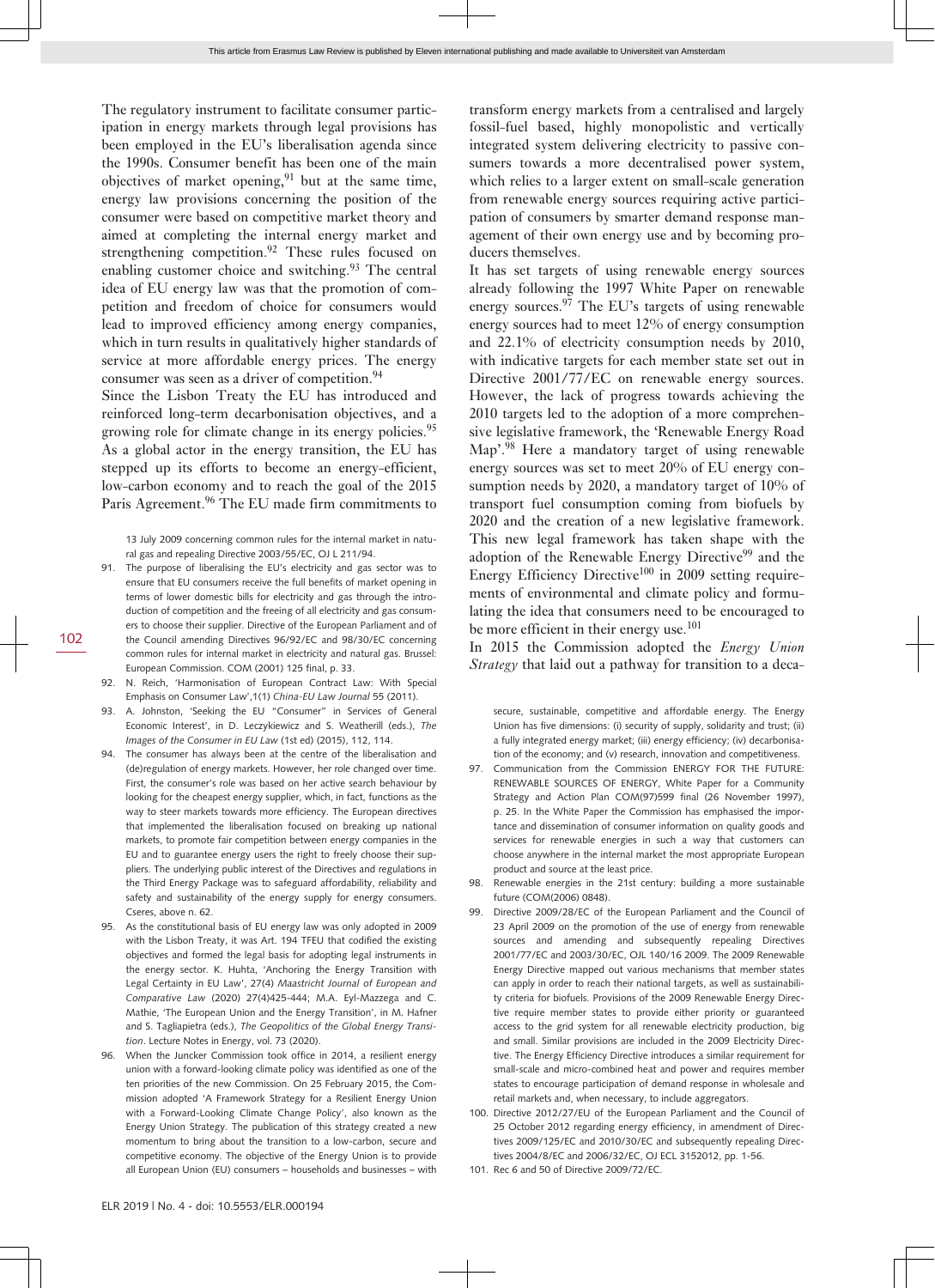rbonised energy sector that delivers sustainable, secure, competitive and affordable energy. In order to implement the objectives established in the Energy Union Strategy the EU Commission has proposed the *Clean Energy for All Europeans* package in 2016 for the internal electricity market $102$  and its legal entered into force as the Fourth Package in 2019.<sup>103</sup> The Package encompasses eight legislative documents that facilitate a 'consumer-centred clean energy transition' and reform: the design and operation of the European Union's electricity market. One of the three main goals of the package is to realise a clean energy system through the active participation of consumers in energy markets.<sup>104</sup> Likewise, in 2016, the Commission proposed a revised Renewable Energy Directive to ensure that the target of at least a 27% share of renewables in the total amount of energy consumed in the EU by  $2030$  is met.<sup>105</sup> The revised Directive  $2018/2001^{106}$  establishes a new binding renewable energy target for the EU for 2030 of at least 32%, with a clause for a possible upwards revision by 2023.

#### **4.2 The New Energy Market Design: A Legal Framework for Active Consumer Participation**

The EU's new energy market design of 2019107 puts the active participation of consumers at the centre of the energy transition. Instead of being dependent on a topdown energy model, consumers should actively manage their own consumption and even (co-)produce their own energy. The aim of the new EU rules is to make it easier for individuals to produce, store or sell their own energy, and strengthen consumer rights with more transparency on bills, and greater choice flexibility.108 The new market design as established by Directive 2019/944<sup>109</sup> enables consumers' participation in all forms of demand

- 102. Proposal for a Directive on common rules for the internal market in electricity, COM (2016) 864 (Electricity Directive) and COM (2016) 861 (Electricity Regulation).
- 103. The Package documents can be grouped into three categories: proposals amending existing energy market legislation; proposals amending existing climate change legislation; and proposals for new measures. The Winter Package consists of legislative measures to facilitate the transition to a clean energy economy. The overall objectives of each proposed measure are briefly outlined in the Commission Communication 'Clean Energy for all Europeans', COM (2016) 860 final.
- 104. Commission Communication 'Clean Energy for all Europeans', COM (2016) 860 final.
- 105. [https://ec.europa.eu/energy/en/topics/energy-strategy-and-energy](https://ec.europa.eu/energy/en/topics/energy-strategy-and-energy-union/clean-energy-all-europeans)[union/clean-energy-all-europeans.](https://ec.europa.eu/energy/en/topics/energy-strategy-and-energy-union/clean-energy-all-europeans)
- 106. In December 2018, the revised renewable energy directive 2018/2001/EU entered into force, as part of the Clean energy for all Europeans package, aimed at keeping the EU a global leader in renewables and, more broadly, helping the EU to meet its emissions reduction commitments under the Paris Agreement. The recast RED changes perspective and only sets an EU-wide target of 32% without any binding national targets.
- 107. [https://ec.europa.eu/info/news/clean-energy-all-europeans-package](https://ec.europa.eu/info/news/clean-energy-all-europeans-package-completed-good-consumers-good-growth-and-jobs-and-good-planet-2019-may-22_en)[completed-good-consumers-good-growth-and-jobs-and-good](https://ec.europa.eu/info/news/clean-energy-all-europeans-package-completed-good-consumers-good-growth-and-jobs-and-good-planet-2019-may-22_en)[planet-2019-may-22\\_en](https://ec.europa.eu/info/news/clean-energy-all-europeans-package-completed-good-consumers-good-growth-and-jobs-and-good-planet-2019-may-22_en).
- 108. Commission communication, Clean Energy For All Europeans, COM/ 2016/0860 final.
- 109. Directive (EU) 2019/944 of the European Parliament and of the Council of 5 June 2019 on common rules for the internal market for electricity and amending Directive 2012/27/EU (recast).

response<sup>110</sup> and allows them to adjust their consumption according to real-time price signals that reflect the value and cost of electricity or transportation in different time periods. With demand response, consumers can manage their consumption by using smart metres and thus using energy when the price is lower or selling energy when the price is higher. $111$ 

Directive 2019/944 not only reinforces existing energy consumer rights, but it also introduces new consumer rights.<sup>112</sup> It lays down rules ensuring that consumers are able to freely choose suppliers (Art. 4) as well as change suppliers (Art. 12) or aggregators (Art. 13). Basic contractual rights were renewed in Article 10. Consumers are entitled to a dynamic price contract (Art. 11), that is, an electricity supply contract between a supplier and a final customer that reflects the price at the spot market. Article 14 gives consumers access, free of charge, to at least one certified price comparison tool and reinstates the obligation to provide consumers with frequent billing and billing information, which is correct, clear, concise and presented in a manner that facilitates comparison (Art. 18). Consumers can engage in demand response (Art. 17), self-generation and self-consumption (Art. 15 (b)). Moreover, Article 19 entitles every consumer to request a smart meter equipped with a minimum set of functionalities. Article 16 defines a framework for local energy communities which may engage in local energy generation, distribution, aggregation, storage, supply or energy efficiency services. The Directive also provides clarifications to pre-existing provisions on smart metres, single points of contacts, and rights to out-of-court settlement (Art. 26), universal service and vulnerable consumers.

Moreover, the revised Renewable Directive lays down the first EU legislation that aims to facilitate the involvement of household consumers in the deployment of renewable energy. The new Directive facilitates selfconsumers of renewables and their joint collectives. Even though self-consumers (prosumers) were already recognised in certain national renewable energy policies, they are addressed for the first time in EU law together with 'renewable energy communities'. Final consumers are now explicitly recognised (Arts. 2 and 21) to be able to generate, store and consume renewable energy and excess production and participate in the applicable support schemes.<sup>113</sup> They can, moreover, participate in 'renewable energy communities' (Art. 22) without losing

- 110. Demand side response (DSR) is a voluntary reduction in electricity consumption taken from the grid by retail customers to react to an increase in the power price, or to some form of incentive payment.
- 111. Upon receiving a scarcity message, in particular a very high day-ahead price at a specified hour, they can decrease their consumption at that hour by disconnecting specific appliances, or use distributed generation equipment and/or rely on storage capabilities. To incentivise demand response, energy prices should vary between peak and off-peak periods according to supply and demand ('dynamic pricing'). CERRE Report, C. Crampes, C. Waddams, Empowering electricity consumers in retail and wholesale markets, 170309\_CERRE\_EnergyConsumers\_Final, p. 23.
- 112. For the development of energy consumer rights *see* Cseres, above n. 62.
- 113. L. De Almeida, V. Capelli, N. Klausmann & H. Van Soest, 'Peer-to-peer Trading and Energy Community in the Electricity Market: Analysing the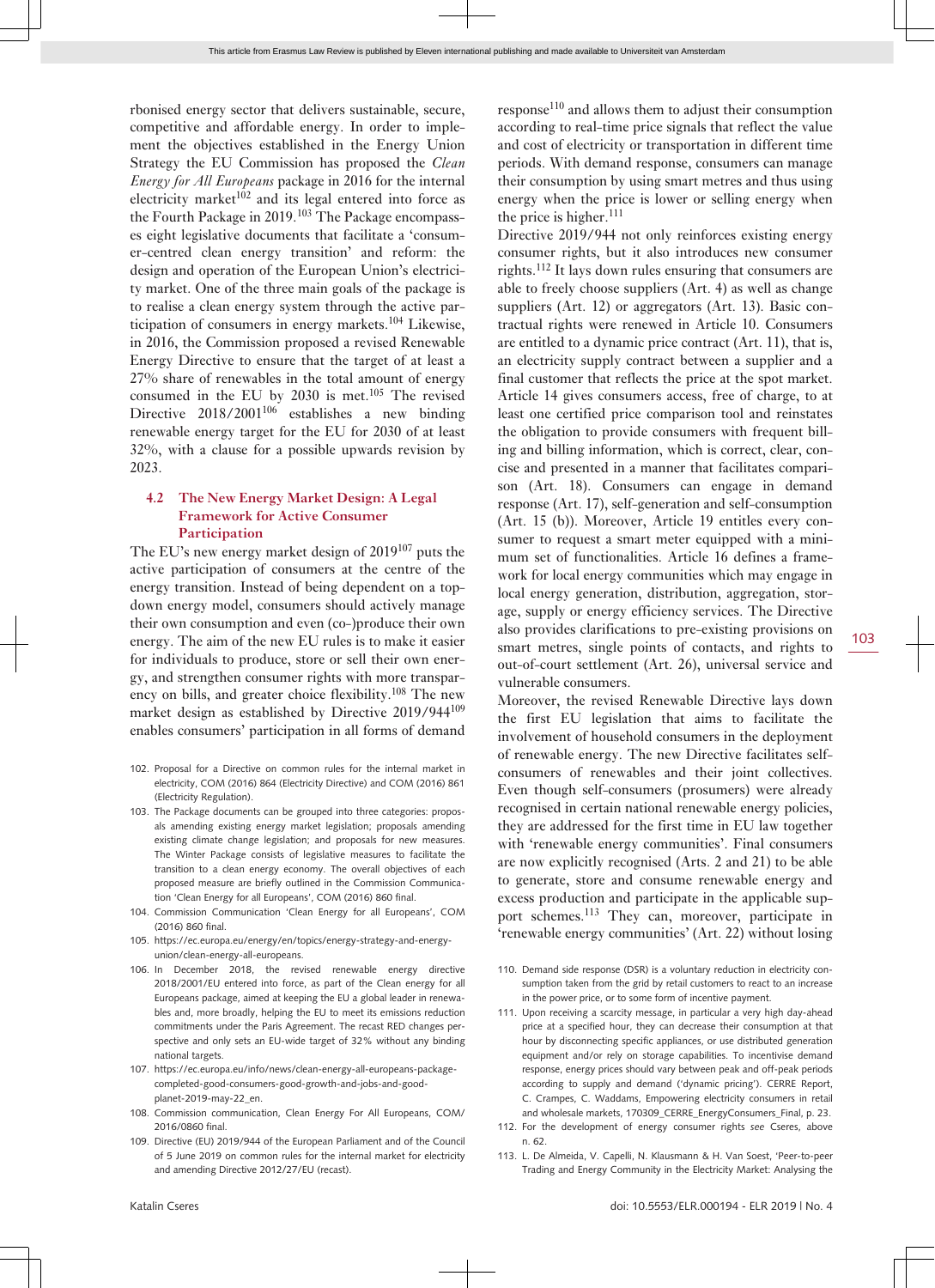their consumer rights and obligations as end customers connected to the grid and without being faced with discriminatory or disproportionate procedures and charges.<sup>114</sup>

These new provisions aim at eliminating obstacles to consumers' active participation and facilitating their active engagement by providing them with comprehensive, transparent and detailed information concerning new forms of contracts and new technological possibilities.<sup>115</sup>

#### **4.3 A Sustainability-Centred EU Energy Law?**

However, EU energy law, including the Clean energy package, is still based on the idea that a well-functioning, competitive and integrated energy market is the best instrument to pursue the objectives of EU energy policy, including consumer activation.<sup>116</sup>

This regulatory approach well corresponds to the instrumentalist and market-building character of EU consumer law; the role of the consumer is to support the integration of energy markets. However, these objectives and the context in which EU internal market law has developed do not correspond to deep decarbonisation and is largely focusing on market integration, competition and supply security in order to serve the consumers' interests.

This EU law framework is dominated by the productivist model focusing on the strengthening of the internal market as a paradigm for extending consumer choice through unrestricted trade and intensified competition.117 Viewed in the context with other fields of EU law, such as state aid and competition law, this is an institutional setting strongly focusing on economic

Literature on Law and Regulation and Looking Ahead to Future Challenges', EUI RSC, 2021/35, Florence School of Regulation.

- 114. 'Renewable energy communities' are autonomous legal entities, based on open and voluntary participation, and effectively controlled by their shareholders or members (being natural persons, SMEs or local authorities), of which the primary purpose is to provide environmental, economic or social community benefits for its shareholders, members or for the local areas where it operates, rather than financial profits. Renewable energy communities can produce, consume (i.e. share within the community), store and sell renewable energy. In that regard they are entitled to access all suitable energy markets, directly or via an aggregator.
- 115. Huhta, above n. 95, at 4.
- 116. *Ibid.*
- 117. Reich discusses the 'initial "productivist concept" of the EEC Treaty and the problem of the promotion of consumer interests' in his chapter Economic Law, Consumer Interests and EU Integration in: H.-W. Micklitz, P. Rott & N. Reich, *Understanding EU Consumer Law* (2009); E. Maitre-Ekern and C. Dalhammar 'Towards a Hierarchy of Consumption Behaviour in the Circular Economy', 26(3) *Maastricht Journal of European and Comparative Law* 409 (2019).
- 118. Promoting fair competition and easy access for different suppliers is of the utmost importance for member states in order to allow consumers to take full advantage of the opportunities of a liberalised internal market for electricity. Directive 2019/944 preamble point 12. Clean Energy for All Europeans package is based on the idea that a well-functioning, competitive and integrated energy market is the best instrument to achieve the objectives of EU energy policy, including consumer activation. K. Huhta, 'Unleashing Consumer Potential in the Energy Transition: A Reflection of the Transforming Role of the EU Consumer', 17(3) *OGEL* (2019), at 2.

growth,<sup>118</sup> the maximisation of consumer choice<sup>119</sup> and not on sustainability, that is, lower consumption levels and organising the economy under conditions of slower economic growth.<sup>120</sup>

Accordingly, deep decarbonisation of the power system cannot take place in the current market environment without the revisiting and fundamentally revising the EU's various policies and the paradigm driving its market liberalisation and competition land state aid law regime since the 1990s. Sustainable consumption needs more state intervention and a lead in the shift from economic growth to slower economic growth and reduced consumption and production.<sup>121</sup>

The next section will turn to the Dutch legal and policy framework of the energy transition and which legal and policy measures have been taken so far to facilitate consumers in achieving sustainable energy markets.

# 5 Dutch Energy Transition Law and Policy

**5.1 Energy Transition Policy in the Netherlands** The Netherlands has gradually adopted a transition approach for sustainable energy, which is now one of the pillars of the overall government approach for climate change.122 However, Dutch energy policies concerning sustainability remained inconsistent until the country was faced with clear obligations to implement the binding sustainability targets of the EU Directives. This resulted in a volatile regulatory environment and had a negative impact on the investment climate regarding renewable energy generation.123 Until the adoption of the 2013 Energy Agreement, the Netherlands had no long-term energy and climate goals.<sup>124</sup>

More importantly, the Netherlands still pursues a strongly market- and competition-oriented energy policy. Competitiveness of the Dutch economy and improving the Dutch position on the international energy mar-

- 119. Consumer welfare is today a commonly accepted goal of competition laws. Consumers benefit from the process of competition through lower prices, better quality and a wider choice of new or improved goods and services. This is not different in EU Competition law where various soft law documents of the EU Commission confirm this principle. The CJEU stated in *Post Danmark* that one of the central parameters of competition is consumer choice. Case C-209/10 Post Danmark I, EU:C: 2012;172, para. 22.
- 120. Mont, above n. 11.
- 121. Eyl-Mazzega and Mathieu, above n. 95.
- 122. The transition approach officially started in 2002 with the project implementation transition management of the Ministry of Economic Affairs. With the action plan entitled 'More with energy. Chances for the Netherlands' the Dutch energy transition approach went 'public'. R. Kemp, 'The Dutch transition approach' 7 *International Economics and Economic Policy* 291, at 299-300 (2010).
- 123. E. Blokhuis, B. Advokaat & W. Schaefer, 'Assessing the Performance of Dutch Local Energy Companies', 45 Energy Policy 680-90 (2012).
- 124. Akerboom and Van Tulder, above n. 43, at 334. It has also been emphasised that the lack of legislation obliging energy companies to produce power with RES as well as tax exemptions for large-scale energy consumption triggered a decrease of energy prices, contributed to energy inefficiency and impeded innovation in the field of renewables.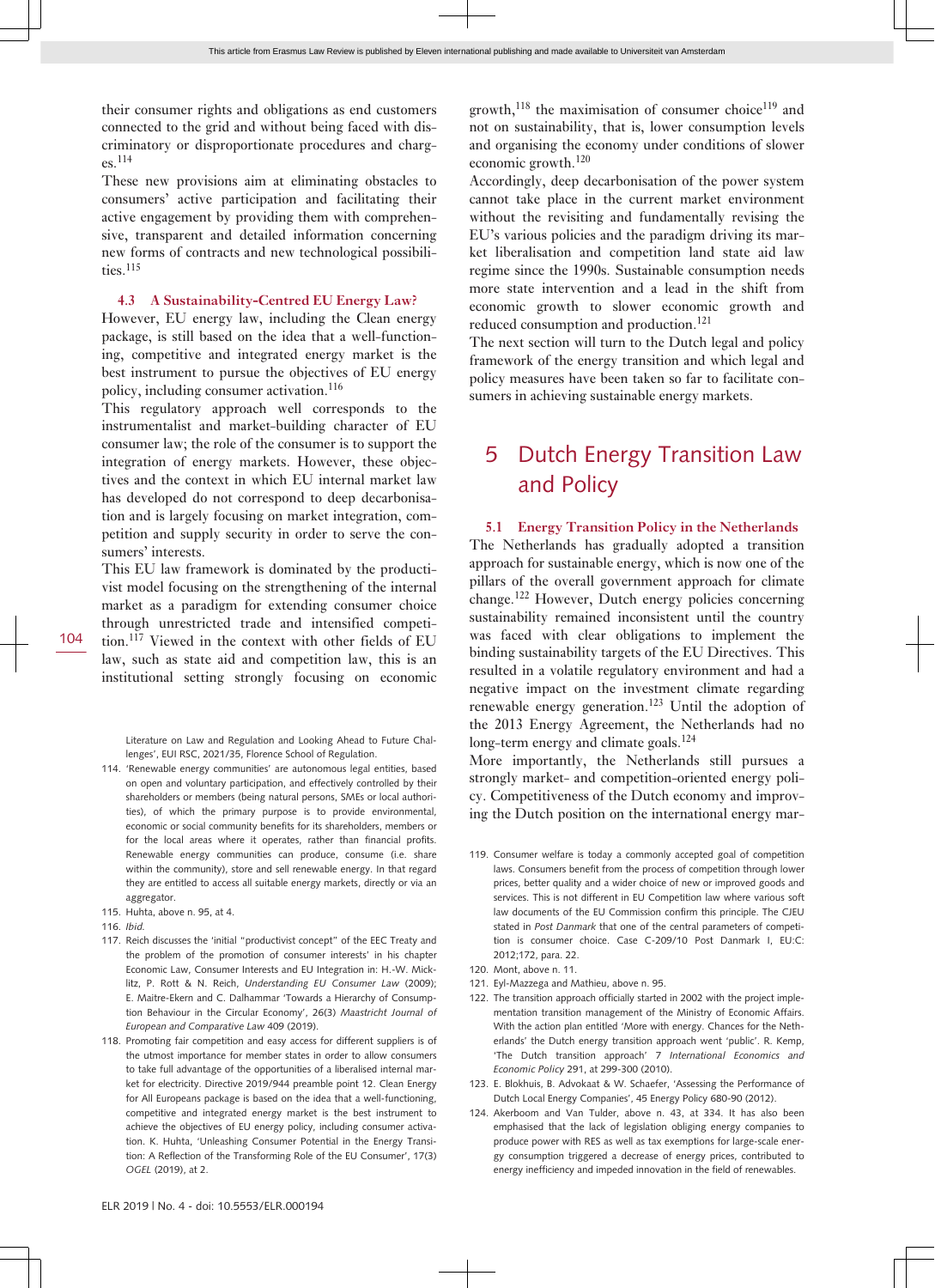kets are core policy goals of the energy transition as illustrated by its National Energy and Climate Plan for  $2021-2030$ <sup>125</sup> This Plan builds on the Netherlands' overall aim to ensure a competitive electricity market, where consumers are able to optimally benefit from competition to make conscious choices and receive fair remuneration for investments in self-generation. Even its policy measures on consumer protection are strongly competition oriented as evidenced by its titles: 'policy and measures to protect consumers and to improve the competitiveness and competitive pressure of the energy market'.126 Institutionally, Dutch legislation on renewable energy is primarily drafted by the Ministry of Economic Affairs and Climate Policy and thus follows an economic rationale resulting in policies and subsidies aiming at large corporate projects with high profitability.

Despite the broad awareness of climate issues articulated by various sustainability initiatives that have been launched by citizens, businesses, NGOs and government agencies, $127$  the share of renewable energy remains the lowest among the twenty-eight EU countries,<sup>128</sup> and thus the Netherlands is the furthest away from its renewable energy targets.<sup>129</sup> A clear vision on the role of citizen initiatives in renewable energy and how to provide financial and other means of support is still absent in the Dutch energy and climate policy.<sup>130</sup>

**5.2 Dutch Energy (Transition) Policy Milestones**

The Netherlands has undertaken many initiatives to achieve the targets set after the Paris Agreement and EU legislation. After concluding the Energy Agreement in 2013131 with various stakeholders and setting targets for reducing final energy consumption and increasing renewable energy production,<sup>132</sup> a Climate Agreement has been reached in June 2019 and adopted by stakeholders and the Dutch government.<sup>133</sup> Moreover, a

- 125. Integrated National Energy and Climate Plan 2021-2030, Netherlands, 2019.
- 126. *Ibid.*, pp. 5, 30-33, 51.
- 127. *Ibid.*, pp. 7, 11. [https://ec.europa.eu/energy/sites/ener/files/](https://ec.europa.eu/energy/sites/ener/files/documents/nl_final_necp_main_en.pdf) [documents/nl\\_final\\_necp\\_main\\_en.pdf](https://ec.europa.eu/energy/sites/ener/files/documents/nl_final_necp_main_en.pdf).
- 128. CBS, above n. 16.
- 129. Renewable energy in the EU in 2018, Share of renewable energy in the EU up to 18.0%, Twelve Member States have reached a share equal to or above their 2020 target, [https://ec.europa.eu/eurostat/documents/](https://ec.europa.eu/eurostat/documents/2995521/10335438/8-23012020-AP-EN.pdf/292cf2e5-8870-4525-7ad7-188864ba0c29) [2995521/10335438/8-23012020-AP-EN.pdf/](https://ec.europa.eu/eurostat/documents/2995521/10335438/8-23012020-AP-EN.pdf/292cf2e5-8870-4525-7ad7-188864ba0c29)
- [292cf2e5-8870-4525-7ad7-188864ba0c29.](https://ec.europa.eu/eurostat/documents/2995521/10335438/8-23012020-AP-EN.pdf/292cf2e5-8870-4525-7ad7-188864ba0c29)
- 130. Akerboom and Van Tulder, above n. 43, at 334.
- 131. Energieakkoord Voor Duurzame Groei, Sociaal-Economische Raad, Den Haag (2013), [www.ser.nl/nl/thema/energie-en-duurzaamheid/](http://www.ser.nl/nl/thema/energie-en-duurzaamheid/energieakkoord) [energieakkoord](http://www.ser.nl/nl/thema/energie-en-duurzaamheid/energieakkoord). Forty-seven organisations signed the 'Energy Agreement'. The signatories of the Agreement have a shared responsibility and commit themselves to achieve four goals (*e.g.* a 14% share of renewable energy in the Netherlands by 2020, and a 16% share by 2023, an average energy efficiency saving of 1.5% per year and creating at least 15,000 additional jobs by 2020, compared to 2013).
- 132. [www.government.nl/documents/publications/2013/09/06/energy](http://www.government.nl/documents/publications/2013/09/06/energy-agreement-for-sustainable-growth)[agreement-for-sustainable-growth](http://www.government.nl/documents/publications/2013/09/06/energy-agreement-for-sustainable-growth).
- 133. Klimaatakkord, Den Haag, 28 Juni 2019. [www.rijksoverheid.nl/](http://www.rijksoverheid.nl/onderwerpen/klimaatverandering/documenten/rapporten/2019/06/28/klimaatakkoord) [onderwerpen/klimaatverandering/documenten/rapporten/](http://www.rijksoverheid.nl/onderwerpen/klimaatverandering/documenten/rapporten/2019/06/28/klimaatakkoord) [2019/06/28/klimaatakkoord](http://www.rijksoverheid.nl/onderwerpen/klimaatverandering/documenten/rapporten/2019/06/28/klimaatakkoord).

framework law, the Climate  $Act$ ,  $^{134}$  has been adopted by the Dutch Parliament as of May 2019. The 2013 Energy Agreement, 'Agreement for Sustainable Growth', was signed by the Dutch government and civil society representatives<sup>135</sup> and comprised a set of voluntary agreements expressing joint intention of various stakeholders to make the energy supply system more sustainable. The Agreement underlined the relevance of decentral generation of renewable energy sources and included among others the objective to increase the share of renewable energy generation (over 4% in 2013) to 14% in 2020.<sup>136</sup> The Agreement acknowledged that the Dutch legal framework failed to support new organisational forms and new actors who engage in distributed generation of renewables $137$  and introduced a specific financial incentive, the so-called 'postal code subsidy'. It also underlined the need to make consumers aware of energy efficiency measures they can take themselves.<sup>138</sup>

Still, most of these measures are aimed at larger companies and investors and the current subsidy system rewards projects with the highest potential, based on their economic viability and undermined initiatives at the local level. The Agreement had a modest focus on decentralisation and inclusion of local citizens-driven projects with typically modest revenue models and that fit much less into this policy.<sup>139</sup>

Following the Energy Agreement, the 2017 Coalition Agreement of the Dutch government presented an ambitious energy policy with the aim to achieve a 49% reduction in greenhouse gas emissions by 2030 (compared to 1990) and a 95-100% reduction by 2050.140 One of the commitments of the 2017 Coalition

- 134. The Climate Act came into force in the Netherlands on 1 September 2019. The aim of this act is to reduce emissions of greenhouse gases, such as CO2. Excessive greenhouse gas in the atmosphere changes the climate and has negative consequences for people and the natural environment. Klimaatwet, Wet van 2 juli 2019, houdende een kader voor het ontwikkelen van beleid gericht op onomkeerbaar en stapsgewijs terugdringen van de Nederlandse emissies van broeikasgassen teneinde wereldwijde opwarming van de aarde en de verandering van het klimaat te beperken.
- 135. Energieakkoord Voor Duurzame Groei, above n. 131, [www.ser.nl/-/](http://www.ser.nl/-/media/ser/downloads/overige-publicaties/2013/energieakkoord-duurzame-groei.pdf?la=nl&hash=9004D9A04580C40E7E0F17E15A38C634) [media/ser/downloads/overige-publicaties/2013/energieakkoord](http://www.ser.nl/-/media/ser/downloads/overige-publicaties/2013/energieakkoord-duurzame-groei.pdf?la=nl&hash=9004D9A04580C40E7E0F17E15A38C634)[duurzame-groei.pdf?](http://www.ser.nl/-/media/ser/downloads/overige-publicaties/2013/energieakkoord-duurzame-groei.pdf?la=nl&hash=9004D9A04580C40E7E0F17E15A38C634)
	- [la=nl&hash=9004D9A04580C40E7E0F17E15A38C634](http://www.ser.nl/-/media/ser/downloads/overige-publicaties/2013/energieakkoord-duurzame-groei.pdf?la=nl&hash=9004D9A04580C40E7E0F17E15A38C634).
- 136. Energieakkoord Voor Duurzame Groei, above n. 131, pp. 79-83.
- 137. Therefore, the Agreement stated that the legal framework of the electricity sector had to facilitate innovation, in the form of legal space for enabling new developments, such as decentral generation of RES. Energieakkoord Voor Duurzame Groei, above n. 131, pp. 83-85.
- 138. Energieakkoord Voor Duurzame Groei, above n. 131, pp. 39-44.
- 139. M. Oteman, M. Wiering & J.-K. Helderman, 'The Institutional Space of Community Initiatives for Renewable Energy: A Comparative Case Study of the Netherlands, Germany and Denmark', 4 *Energy, Sustainability and Society* 11 (2014). It focuses on the economic attainability of the energy transition and smart investments in large-scale generation. M. Oteman, H.-J. Kooij & M.-A. Wiering, 'Pioneering Renewable Energy in an Economic Energy Policy System: The History and Development of Dutch Grassroots Initiatives', 9 *Sustainability* 550 (2017).
- 140. Confidence in the Future, 2017-2021 Coalition Agreement, People's Party for Freedom and Democracy (VVD), Christian Democratic Alliance (CDA), Democrats '66 (D66) and Christian Union (CU), [www.government.nl/documents/publications/2017/10/10/coalition](http://www.government.nl/documents/publications/2017/10/10/coalition-agreement-confidence-in-the-future)[agreement-confidence-in-the-future](http://www.government.nl/documents/publications/2017/10/10/coalition-agreement-confidence-in-the-future), p. 41. *See also* Integrated National Climate and Energy Plan, The Netherlands, 2021-2030. [https://](https://ec.europa.eu/energy/sites/ener/files/documents/nl_final_necp_main_en.pdf)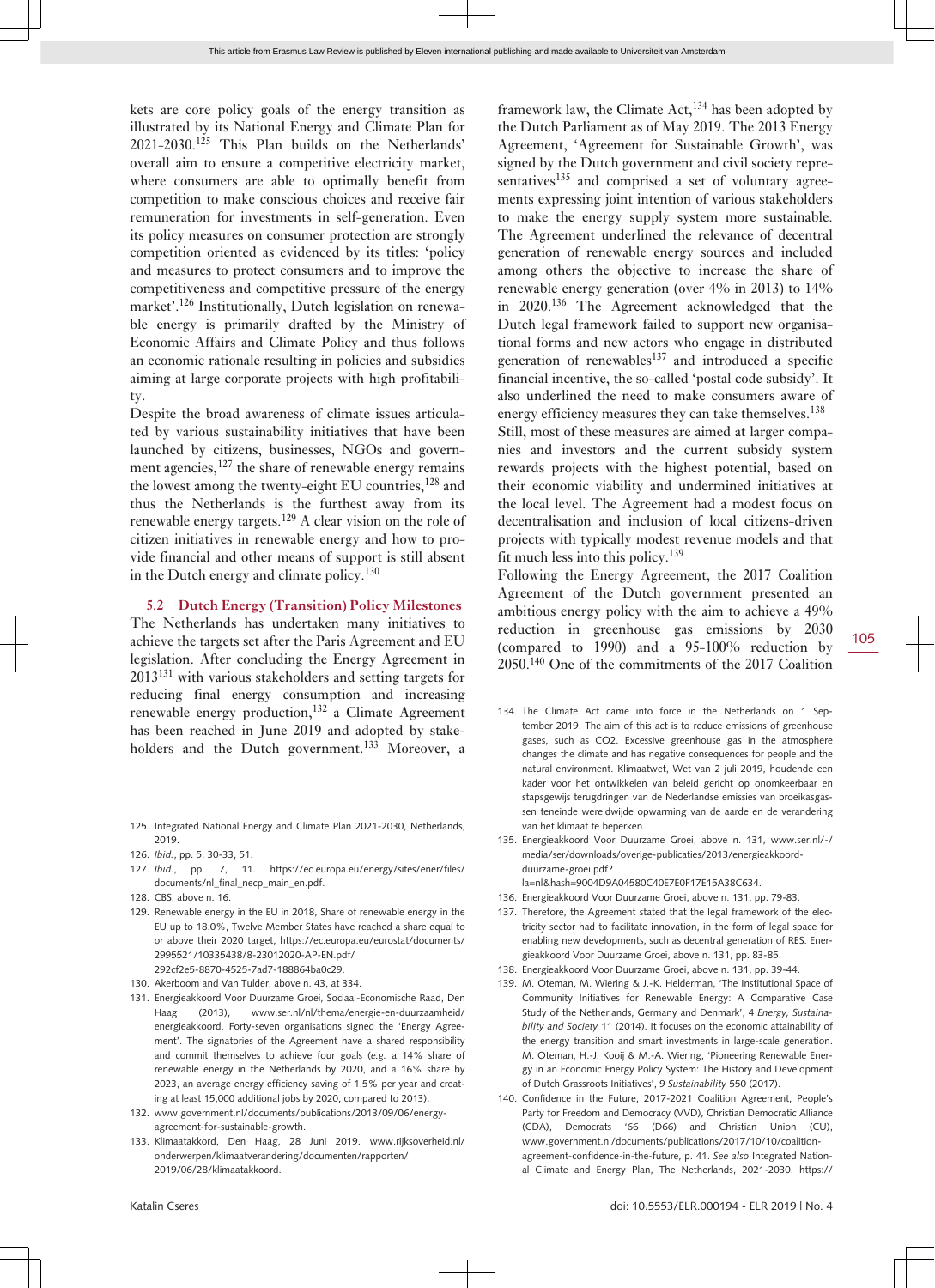Agreement was the realisation of a Climate Agreement, which was presented in June 2019.<sup>141</sup> The Climate Agreement set out in detail how the Netherlands plans to achieve its CO2 emission reduction objectives and defines policies and measures to support the achievement of the emissions reduction targets.<sup>142</sup> The Agreement was developed through a collaborative process involving parties from across Dutch society with hundreds of organisations, companies and governmental authorities and provided for governmental action in five different areas such as electricity; transport; agriculture and land use; industry; and built environment. The Climate Agreement is an essential part of the Climate Plan, and of the National Energy and Climate Plan (NECP) that member states of the EU are required to submit to the European Commission.

Moreover, on 1 September 2019, the Dutch Climate Act<sup>143</sup> came into force, making the Netherlands the seventh country in the world to have a Climate Act. The Act requires the Dutch government to draw up a Climate Plan setting out measures to ensure that the targets as defined in the Act will be achieved. The Climate Act also contains a policy framework for achieving the climate objectives of the Dutch government and provides three policy instruments: a five-yearly Climate Plan, a two-yearly Progress Report and an annual Climate Memorandum.<sup>144</sup>

Despite these developments, the 2020 Report of the Advisory Division of the Netherlands' Council of State on the first Climate Memorandum of the Dutch government stressed that the 'climate goals written into Dutch law are not being met'.<sup>145</sup> A forecasted reduction of  $34\%$ in relation to 1990 levels falls short of the Climate Act's

[ec.europa.eu/energy/sites/ener/files/documents/](https://ec.europa.eu/energy/sites/ener/files/documents/nl_final_necp_main_en.pdf) [nl\\_final\\_necp\\_main\\_en.pdf](https://ec.europa.eu/energy/sites/ener/files/documents/nl_final_necp_main_en.pdf).

141. [www.klimaatakkoord.nl/elektriciteit](http://www.klimaatakkoord.nl/elektriciteit).

- 142. One of the measures was a legislative proposal introducing a minimum price on CO2 which was intended to take effect as of 1 January 2020. However, the process has been delayed and the proposal is still being debated by the Dutch Parliament.
- 143. Klimaatwet, Wet van 2 juli 2019, Kamerstukken 34534, nr. 3, Vergaderjaar 2018-2019. Staatsblad 2019, 253.
- 144. The government must draft a Climate Plan every five years, containing the main elements of the climate policy for the next ten years. Each year the minister of Economic Affairs and Climate sends a Climate Memorandum to the senate and the house of representatives. This memo contains the minister's response to the annual report from the Netherlands Environmental Assessment Agency (the climate and energy investigation) regarding the progress of the climate policy. Every two years after the Climate Plan, a Progress Report is published, which may contain supplementary policy in order to achieve the goals established in the Climate Act. The Advisory Division reviews whether the government can achieve the climate goals set out in the Climate Act with the Climate Plan, Climate Memorandum and Progress Report.
- 145. 'An analysis by the Netherlands Environmental Assessment Agency (PBL) of the climate policy contained in the government's 'Climate and Energy Study 2020' (KEV) sees negligible results and little observable progress.' The Council of State urged the adoption of new policies and that existing legislation and practical realisation is more strongly aligned in order to achieve greater impact. An effective, coherent and coordinated legislative programme is urgently needed. Raad van State, Report of the Advisory Division of the Council of State on the first Climate Memorandum of the Dutch government, 1 October 2020, W18.19.0301.

objective of 49% by 2030, while the ultimate goal of 95% reduction by 2050 is beyond reach.<sup>146</sup>

The Netherlands' climate and energy policy has also been significantly influenced by the climate case *Urgenda.*147 The case has been lodged against the Dutch government in 2015 and it is the first case around the world where citizens claim that their government has a legal obligation to prevent climate change. On appeal, the Hague Court of Appeal and the Dutch Supreme Court confirmed the first instance ruling of the District Court of The Hague ordering the Netherlands to reduce its emissions by a minimum of 25% before 2020 compared to the 1990 levels. The Dutch renewable energy goals had to be more aspiring as a result of this successful liability case.<sup>148</sup>

The latest development in Dutch energy policy is marked by the Proposal to amend and replace the Dutch Gas and Electricity Act which was published in December 2020.<sup>149</sup>

It focuses on sustainability and energy transition and a strengthened role for the end-consumer concerning sustainable energy consumption and self-generation of electricity.<sup>150</sup> The Proposal introduces important changes concerning the definition of the various categories of energy consumers. The current Dutch electricity legislation does not define household consumers, but distinguishes small consumers (*kleinverbruikers*) from large consumers on the basis of the size of the connection to the electricity network. In line with the current definitions in Article 2 (4) and (6) of Directive 2019/944 concerning household customers and micro-enterprises,151 the Proposal also introduces micro-enterprises and provides the same level of protection to microenterprises as for end-consumers.<sup>152</sup>

- 146. Report Climate Memorandum 2020, [www.raadvanstate.nl/climate/An](http://www.raadvanstate.nl/climate/An) updated estimate of emissions reductions covering the impact of all of the Climate Agreement's measures as well as additional measures implemented in 2019 and 2020 was published in October 2020. IEA, *The Netherlands 2020* (2020). [www.iea.org/reports/the](http://www.iea.org/reports/the-netherlands-2020)[netherlands-2020](http://www.iea.org/reports/the-netherlands-2020).
- 147. Climate case Urgenda, ECLI:NL:GHDHA:2018:2610.
- 148. *Ibid.*, paras. 74-75.
- 149. It is now under public consultation. Conceptvoorstel van wet houdende regels over energiemarkten en energiesystemen (Energiewet), CON-CEPTVOORSTEL VAN WET (versie internetconsultatie 17 december 2020), Memorie van toelichting wetsvoorstel Energiewet, publieke versie 17 december, both available: [www.internetconsultatie.nl/](http://www.internetconsultatie.nl/energiewet) [energiewet.](http://www.internetconsultatie.nl/energiewet)
- 150. Memorie van toelichting wetsvoorstel Energiewet, pubieke versie 17 december, pp. 4, 7-8. *See* Pillars IV and V of the Concept Act, p. 5.
- 151. Users with a connection smaller than a maximum of 3\*80 Ampere are small consumers and those with a larger connection are defined as large consumers. Households and most small businesses have a connection that is equal or smaller than this size and enjoy special protection under the Electricity Act. The protection of small end-users is one of the main objectives of the Electricity Act. Art. 95a chapter 8 § 1 of the Electricity Act defines the small consumers as consumers with a maximum connection size of 3\*80 A. Kamerstukken II. 2007-08, 31374, nr. 2 and 3. Art. 95a of the Dutch Electricity Act, Besluit van 14 februari 2006, houdende regels inzake voorzieningen in verband met de leveringszekerheid (Besluit leveringszekerheid Elektriciteitswet 1998).
- 152. Memorie van toelichting wetsvoorstel Energiewet, publieke versie 17 december, Section 3.6 A, p. 56.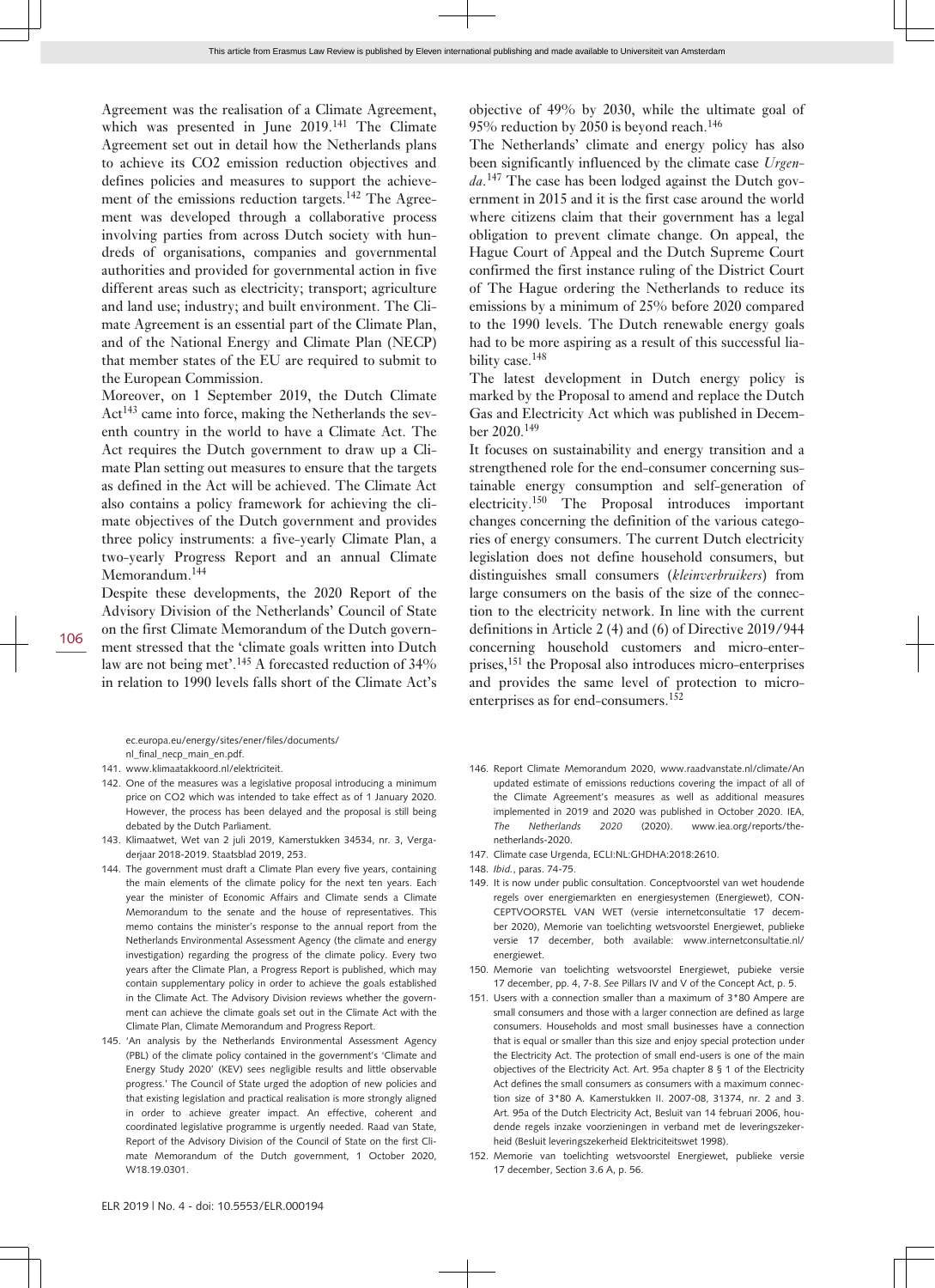The Proposal implements all the rules as laid down in Directive 2019/944 concerning the increased protection of final consumers (Arts. 4, 10-14, 26) as well as legal measures to activate consumers to participate in demand response, self-generation, self-consumption of energy and local energy communities (Arts. 15-19).

In sum, the Dutch energy transition policy is ambitious, but is relatively of young origin and so far lacks a clear focus on (strong) sustainability and consumers' participation.

#### **5.3 Consumers' Role and Legal Position in Dutch Energy Transition**

The Dutch legal framework of energy is primarily based on EU Directives that were implemented by the Dutch Electricity Act of 1998, which is the main source of energy regulation in the Netherlands. The current law presumes a passive role of the consumer, the household end-user with emphasis on security of supply and affordability. A broad legal implementation of renewable energy production has not yet taken place, and while technology measures such as the roll-out of the smart metres could potentially contribute to community supply, administrative and financial barriers persist.<sup>153</sup>

According to Article 95 of the Dutch Electricity Act 1998, household consumers cannot produce or sell electricity without a licence. In theory it is possible for consumers to get a licence, but in practice individual consumers are unlikely to obtain a licence due to their inability to comply with the legal requirements of organisational, financial and technical characteristics of a good performance of their tasks as energy suppliers<sup>154</sup> and the obligation to provide universal services that all energy suppliers in the Dutch market have to fulfil.<sup>155</sup>

Moreover, most consumers are not able to consume energy at the moment they produce it and thus engaging in electricity generation does not necessarily enable small consumers to be self-sufficient. Even though they might generate the same amount they consume, usually the intermittent character of renewable energy does not coincide with the main consumption periods. There could be a technical solution to this problem in the form of storage facilities, for example, home batteries could capture excess electricity for later consumption. Storage has not been applied on a large scale so far and thus, administrative solutions of feed-in tariffs and net metering schemes are employed<sup>156</sup> that will be analysed in the next sections.

#### *5.3.1 Support Schemes*

Compelled by the EU Renewables Directive obligation, the Netherlands has introduced various legal provisions

156. This leaves consumers who start generating electricity (individually or collectively) dependent on electricity supply by an energy supply company. These small consumers who also produce electricity are often referred to as 'prosumers'. L. Diestelmeier and D. Kuiken, 'Legal Framework for Prosumers in the Netherlands', in M. Roggenkamp and C. Banet (eds.), *European Energy Law Report XII* (2018) 151-68.

aiming at incentivising the generation of renewable energy sources.

So far, the production of renewable energy is mainly supported by a subsidy scheme, which is a feed-in-tariff for producers of renewable energy to compensate them for the non-profitable portion of the costs of renewable energy. This scheme – established by the Decree on the stimulation of sustainable energy production (SDE Decree)<sup>157</sup> – provides financial compensation for the generation of renewable energy.158 However, the programme's focus switched from small-scale to industrialscale renewable energy production in order to speed up technological development and assist with reaching the renewables targets. Therefore, it is a scheme for companies and not-for-profit organisations (e.g. cooperatives) and remains of limited relevance for consumers.<sup>159</sup>

However, there are two main support schemes in place that incentivise consumers to engage in electricity generation: net metering and the 'postal code' subsidy. These provisions either incentivise individual (small) consumers or groups of consumers (communities) to produce renewable energy.

#### **5.4 Net Metering**

The current Dutch regulatory framework does not contain any specific provisions relating to energy storage and therefore does not specifically support the investment in storage solutions. However, under Dutch law consumers have the possibility to use a net metering scheme that allows consumers to offset an energy surplus of their power production, which will be fed into the grid, with the electricity that they consume from the electricity supplier.<sup>160</sup> Consumers are exempted from the payment of the sustainable energy surcharge and energy taxes.

For private electricity prosumers, who mainly produce solar energy on their rooftops, energy-related taxes only apply to their net electricity consumption over a yearly period. Grid operators have to provide a contract to producers feeding electricity to the grid. The net metering system enables consumers to pay only for the elec-

- 157. Stimulering Duurzame Energieproductie, [https://english.rvo.nl/](https://english.rvo.nl/subsidies-programmes/sde) [subsidies-programmes/sde](https://english.rvo.nl/subsidies-programmes/sde).
- 158. Production of renewable energy is not always profitable because the cost price of renewable energy is higher than the market price. The difference in price is called the unprofitable component. SDE+ compensates producers for this unprofitable component for a fixed number of years, depending on the technology used.
- 159. [https://english.rvo.nl/subsidies-programmes/sde;](https://english.rvo.nl/subsidies-programmes/sde) Study on 'Residential Prosumers in the European Energy Union', JUST/2015/CONS/FW/ C006/0127, 2017, at 48. Financial support measures led, for example, to the implementation of large-scale on- and off-shore wind turbines, but also to small-scale generation such as photovoltaic (PV) installations on residential houses. PV installations can be integrated by individual small consumers on their own grounds and wind turbines or PV parks can also be installed collectively by small consumers beyond their own premises. In this way, small consumers can engage in electricity generation and gain subsequent financial benefits. Diestelmeier and Kuiken, above n. 156.
- 160. The net metering scheme will be replaced in 2023 by a new support mechanism, the feed-in subsidy, which can be defined as compensation for the electricity which has been fed back into the grid. Power generation in the Netherlands, [www.lexology.com/library/detail.aspx?](http://www.lexology.com/library/detail.aspx?g=40a4e593-5c1d-4cfe-96b5-ed4cf0e88ea4) [g=40a4e593-5c1d-4cfe-96b5-ed4cf0e88ea4](http://www.lexology.com/library/detail.aspx?g=40a4e593-5c1d-4cfe-96b5-ed4cf0e88ea4).

<sup>153.</sup> Akerboom and Van Tulder, above n. 43.

<sup>154.</sup> Art. 95d.1 of the Dutch Electricity Act 1998.

<sup>155.</sup> *Ibid*.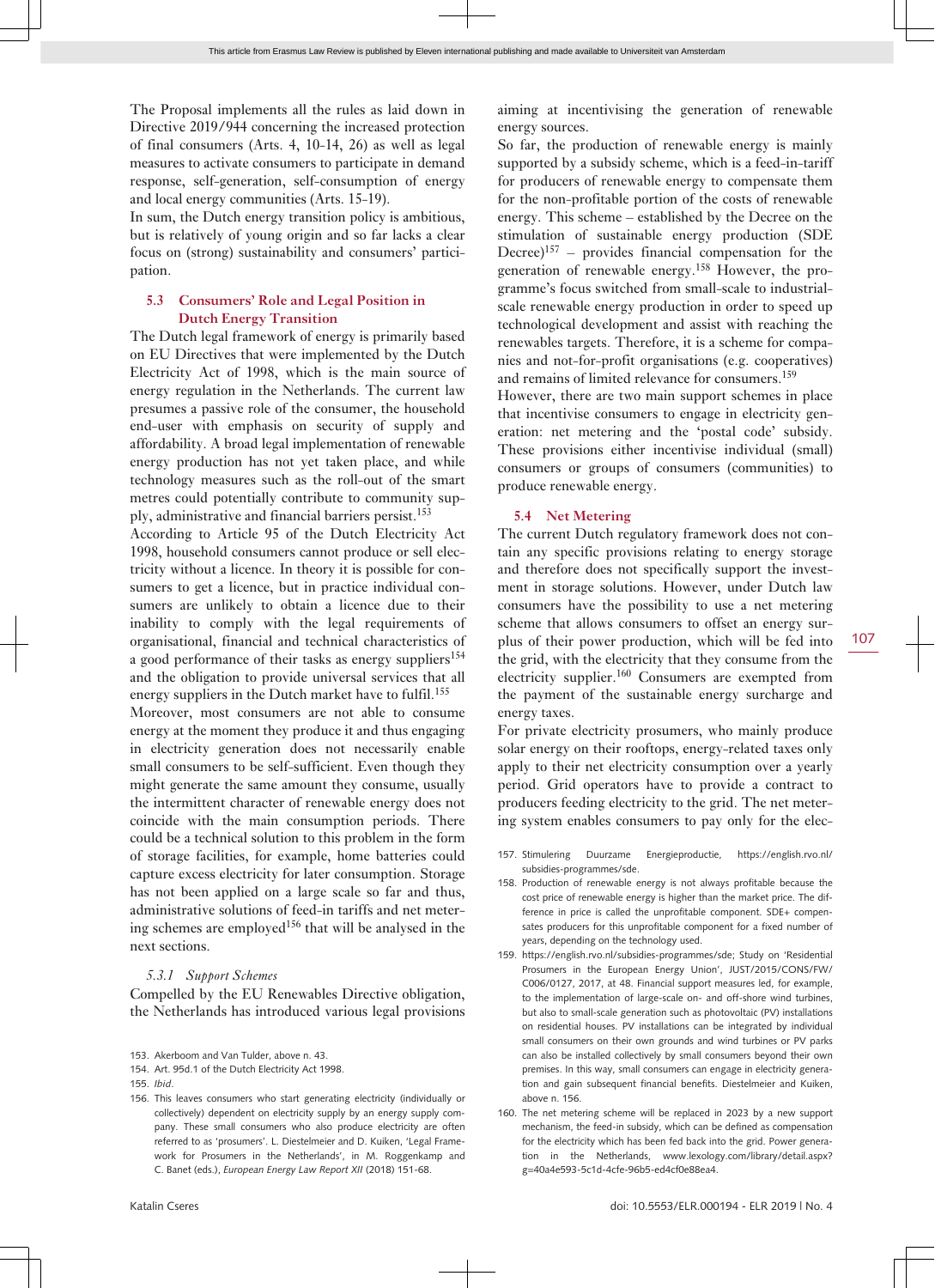tricity they consume, including taxes. The energy bill indicates how much energy the consumer has produced and how much energy the supplier has delivered. The difference is the net consumed which the supplier will invoice for. Participation in the net metering system is conditioned on that the electricity has to be supplied and fed into the same connection and that the consumer can be qualified as small user, with a connection of maximum 3\*80 Ampere.<sup>161</sup>

Thus, the net metering scheme only applies to network users with a low-volume connection and, in principle, to electric power which is consumed and delivered via the same connection. Net metering aims to stimulate selfgeneration of consumers at the level of self-sufficiency, but it is not lenient towards generation above this level. Its drawback is that consumers are not encouraged to invest in energy storage as the whole surplus can be set off. While the net metering scheme may increase support for energy transition among consumers who make use of the scheme, it may decrease support among other consumers who do not benefit from it but, as a matter of fact, are faced with higher taxes.<sup>162</sup> The net metering scheme will gradually be phased out from 2023 to 2030 and replaced by a new subsidy regime.

#### **5.5 Postal Code Area Regulation**

As the net metering scheme does not accommodate prosumers operating the generation of renewable energy collectively, the 2013 Energy Agreement introduced a specific financial incentive, the so-called 'postal code regulation' in the form of a subsidy.

As mentioned above, Dutch legislation prohibits 'selfconsumption' of the electricity produced. The postal code area regulation is an exception to this rule. The amount of electricity generated by the consumer which can be offset is subjected to the offset limit, which is determined by the amount of own consumption. A feedin tariff, determined by the supplier, applies to generation which exceeds this limit. It is a tax arrangement by the government which exempts participants in a cooperative project to generate renewable energy from having to pay energy tax.<sup>163</sup> This regulation provides energy tax relief to private consumers organised in a cooperative or homeowner association, who produce electricity up to the amount they consume yearly, on another rooftop than their own. The most salient constraint of this arrangement relates to the spatial area for which the tax relief applies: the postal code area where the installation

- 161. Study on 'Residential Prosumers in the European Energy Union', JUST/ 2015/CONS/FW/C006/0127, 2017, p. 54.
- 162. M. Mulder, 'Energy Transition and the Electricity Market: An Exploration of an Electrifying Relationship', University of Groningen – March 2017, Groningen, p. 23.
- 163. It is, however, conditional upon the requirement that the production installation owned and operated by the collective is located within the same or directly adjacent postcode area where the consuming member of the collective lives. Moreover, the limitation of maximum own consumption (self-sufficiency level of max 10,000 kWh/year) is also applicable to this scheme, similarly to the net metering arrangement available to individual prosumers. A. Butenko, 'Sharing energy: dealing with regulatory disconnection in Dutch energy Law' 7 *European Journal of Risk Regulation,*(2016) 712.

(a solar roof) is situated, together with all adjacent postal code areas.<sup>164</sup>

#### **5.6 Energy Communities**

EU law provides for the first time an enabling legal framework for collective citizen participation in the energy system by defining 'citizen energy communities' in Directive 2019/944, and 'renewable energy communities' which is included in the revised Renewable Energy Directive 2018/2001.

Energy communities are new types of non-commercial entities that, although they engage in an economic activity, their primary purpose is to provide environmental, economic or social community benefits rather than prioritise profit making.

Energy communities are contiguous processes of the energy transition and as decentralised and renewablebased energy projects, they can promote sustainable energy production and consumption practices. As consumer-empowerment and community-driven initiatives, energy communities can play a key role for social innovation as they reflect a fundamental shift in consumer behaviour.

In 2015 the Dutch government adopted a Decree for experiments with decentralised renewable electricity generation.165 The Experimentation Decree entails the temporary testing of a unique legal approach and aims to gain insights on how to adjust the legal framework.<sup>166</sup> The Experimentation Decree aims at investigating how experiments could contribute to distributed generation, to promote the efficient use of the energy infrastructure and also to improve consumers' involvement. To do so, the Decree allows for certain exemptions from the Electricity Act's provisions that support the energy transition among others, though increasing the involvement of energy users in their own energy provision.<sup>167</sup> Only projects operated by cooperatives and associations of owners are eligible for permission and 80% must be end-consumers. The community energy associations

- 165. Ministerie van Economische Zaken. Besluit van 28 Februari 2015, Houdende Het bij Wege van Experiment Afwijken van de Elektriciteitswet 1998 voor Decentrale Opwekking van Duurzame Elektriciteit; Ministerie van Economische Zaken: Den Haag, The Netherlands, 2015.
- 166. In general, experimental legislation is a form of temporary regulation with a well-defined scope that may derogate from existing laws or standards. They are designed in order to test 'novel legal approaches or to regulate new products or services so as to gather more information about them'. S. Ranchordás, *Constitutional Sunsets and Experimental Legislation: A Comparative Perspective* (Elgar Monographs in Constitutional and Administrative Law) (2014); I. Lammers and L. Diestelmeier, 'Experimenting with Law and Governance for Decentralized Electricity Systems: Adjusting Regulation to Reality?', 9(2) Sustainability 212  $(2017)$
- 167. Other purposes are Experimentation Decree allows experiments for the purpose of (1) increased utilisation of renewable energy or combined heat and power (CHP) at local level; (2) more efficient use of the available energy infrastructure; (3) increased involvement of energy users in their own energy provision. Ministerie van Economische Zaken. Besluit van 28 Februari 2015, Houdende Het bij Wege van Experiment Afwijken van de Elektriciteitswet 1998 voor Decentrale Opwekking van Duurzame Elektriciteit; Ministerie van Economische Zaken: Den Haag, The Netherlands, 2015.

<sup>164.</sup> Proka, Hisschemöller & Loorbach, above n. 34, at 7.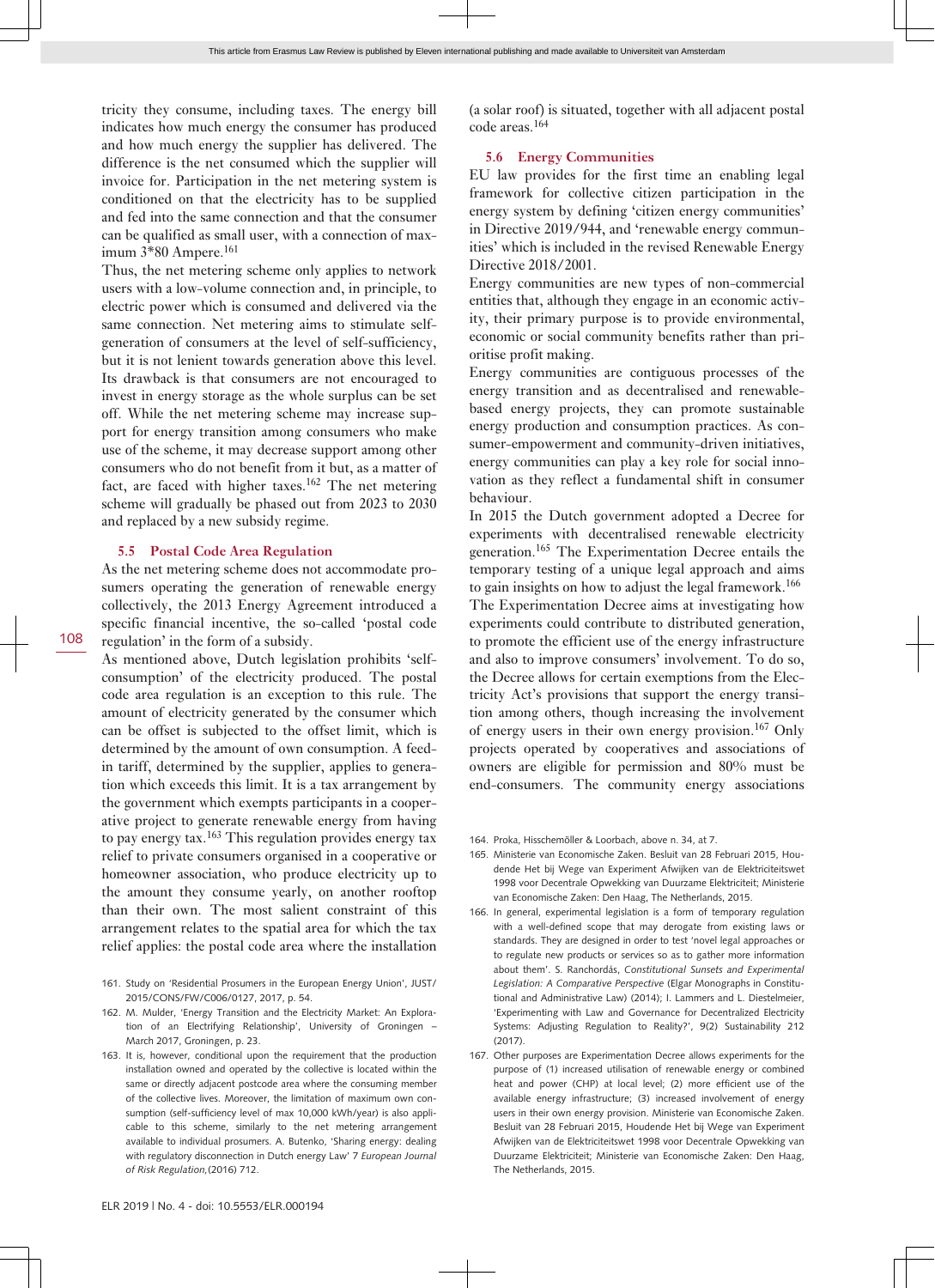and cooperatives can organise energy sharing and set their own internal tariffs for supply.

The Decree enables associations to engage in peer-topeer electricity supply and thus any domestic customer generating electricity can supply electricity to other domestic customers without having to acquire a licence as Article 95a of the Dutch Electricity Act prescribes. As mentioned above, because of the licence consumers are restricted in selling their surplus electricity on the market, which in turn prevents consumers to fulfil their active role in the electricity market. The Decree's scope is limited to local sustainable energy collectives, associations who carry out all tasks in the electricity supply chain and engage in collective generation, peer-to-peer supply and system operation.

In this way, traditionally passive consumers are becoming an energy prosumer, co-owner of renewable energy facilities and community energy participant. Currently, there are 623 community energy initiatives in the Netherlands.<sup>168</sup> The above-mentioned recent policy developments such as the Energy Agreement create more legitimacy for this collaborative action. The proposed new Electricity Act aligns with EU law and introduces both the definition and provisions to support the energy communities as active contributors to the energy transition,<sup>169</sup> With this it acknowledges the indispensable role energy cooperatives play in the transition and that this societal role is increasingly recognised by the Dutch government.

However, as energy communities today still play a marginal role in the energy sector, further Dutch legislation and policy-making needs to give increased support to realise their full potential. The discrepancy remains between the facilitating legal rules and the overall policy framework where the focus is still on large energy companies<sup>170</sup> and articulating economic rationales. Moreover, a deeper understanding of consumers' motivations to engage in energy communities needs to be explored and further laws and policies designed on the basis of these social practices that underlie them.

### 6 Conclusions

Energy transition is a complex environmental problem and a multifaceted process that is more comprehensive than just a change in the energy consumption. It touches upon current societies' socio-economic structures and requires fundamental changes in the existing energy systems' institutions, formal and informal rules and the behaviour of its actors. The role of consumers in this However, so far progress in the energy transition has been too limited and studies show that consumers remain disengaged. Studies show that consumers may only think about their energy consumption and use for nine minutes a year, probably when it is time to pay their bills.<sup>171</sup> Sustainability policy strategies overemphasise personal responsibility and reduce responsibility of other organisations or institutions.<sup>172</sup> Current energy policies rely heavily on a governance approach that manifestly shifts responsibility from states to consumers to make responsible choices for more renewable energy. For example, the EU's Green Deal underlines the role of consumers in the clean energy transition $173$  and the most recent Consumer Agenda of the EU emphasises that consumers' energy choices are key to deliver on the climate change targets for 2030 and climate neutrality by 2050.

Such a responsibilisation of consumers calls on consumers' socially responsible choices to steer towards sustainability. However, such a conceptualisation of social consumer responsibility is absent in both EU and Dutch law. They rely heavily on economic rationale and corresponding information tools and place consumer choice at the heart of the internal market, energy law and various other legal fields. It has been argued above that sustainable consumption approach requires a shift from information provisions and behavioural nudges to more systematic understanding and addressing of social practices that are at the root cause of energy use. Consumer responsibility could be constructed and conceptualised by relying more on political theories of citizenship and endorsing the side of civic duties.

The fundamental revision of EU and Dutch law towards more facilitative legal framework both for individual and collective consumer participation is a welcome development. Most notably, the Experimentation Decree in the Netherlands offers a promising legal instrument to promote decentralised, sustainable energy while contributing to citizens' participation in an energy community. Yet, they crucially remain embedded in a broader legal and policy framework that is still focusing on competitiveness, increased consumer choice and economic growth. Consumers remain embedded in political and legal arrangements that addressed them as sovereign consumers who have the power and capacity to make rational choices that drive the change to sustainability. However, such insulated legal and policy

<sup>168.</sup> Hieropgewekt, Local Energy Monitor, 2020. [www.hieropgewekt.nl/](http://www.hieropgewekt.nl/lokale-energie-monitor) [lokale-energie-monitor](http://www.hieropgewekt.nl/lokale-energie-monitor).

<sup>169.</sup> Memorie van Toelichting, pp. 62, 66, and 70.

<sup>170.</sup> The energy mix is based largely on fossil fuels (e.g. 80% of Dutch electricity is generated from fossil fuels; Enerdata, 2019) and the sector is dominated by three large energy companies, two of which have been acquired by foreign companies. A. Vernay and C. Sebi, 'Energy Communities and Their Ecosystems: A Comparison of France and the Netherlands', 158 *Technological Forecasting and Social Change* (2020).

<sup>171.</sup> [https://marinecornelis.medium.com/can-we-put-smart-meters-at-the](https://marinecornelis.medium.com/can-we-put-smart-meters-at-the-service-of-users-cceea23c577b)[service-of-users-cceea23c577b](https://marinecornelis.medium.com/can-we-put-smart-meters-at-the-service-of-users-cceea23c577b)

<sup>172.</sup> Luchs, Phipps & Hill, above n. 86, at 1463.

<sup>173.</sup> The European Green Deal, COM(2019) 640 final, p. 6.